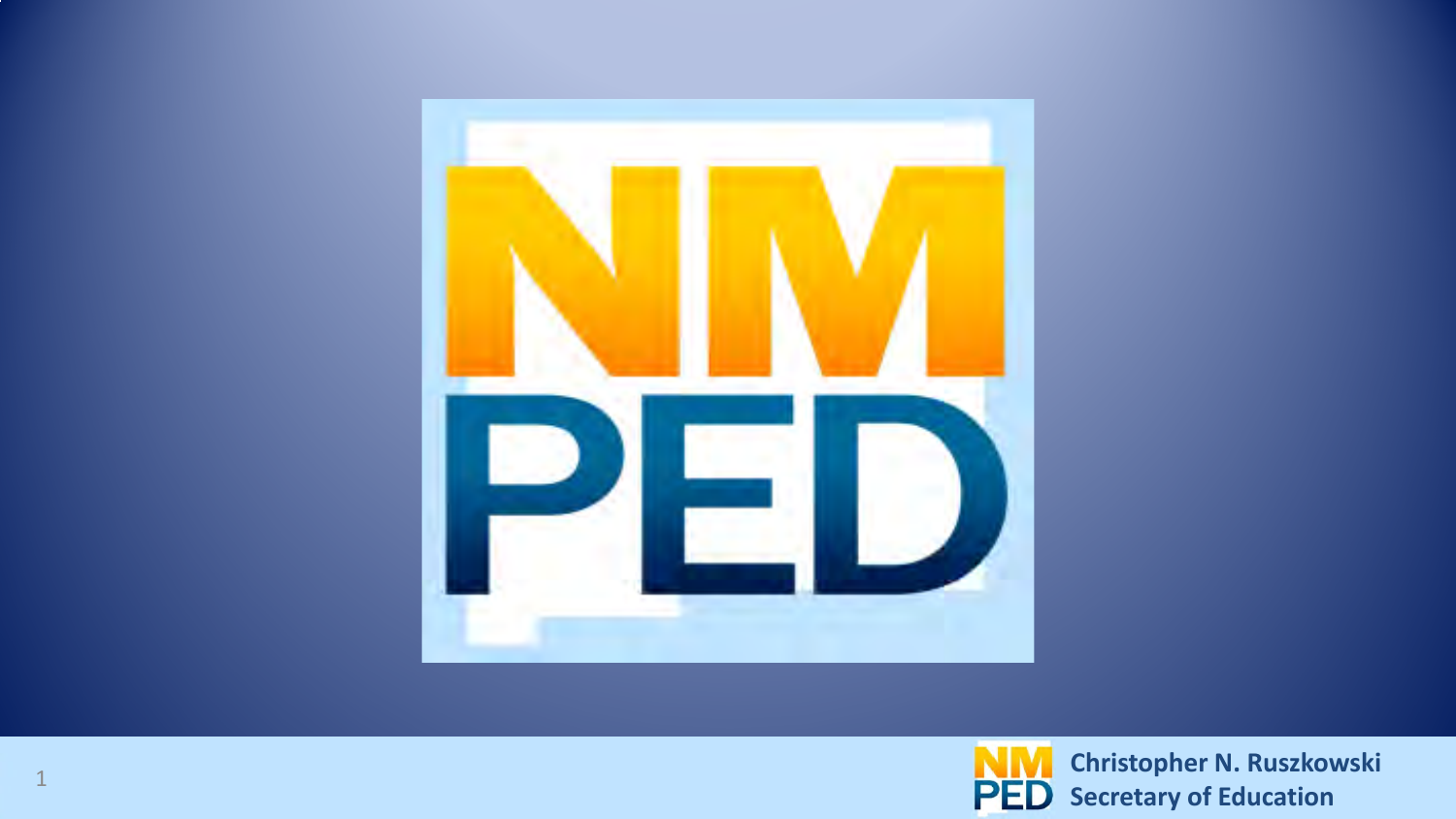

#### **Identifying & Implementing High Quality Instructional Materials**  Anthony Burns, Deb Marquez *SCRL Kickoff Summit August 30, 2018*

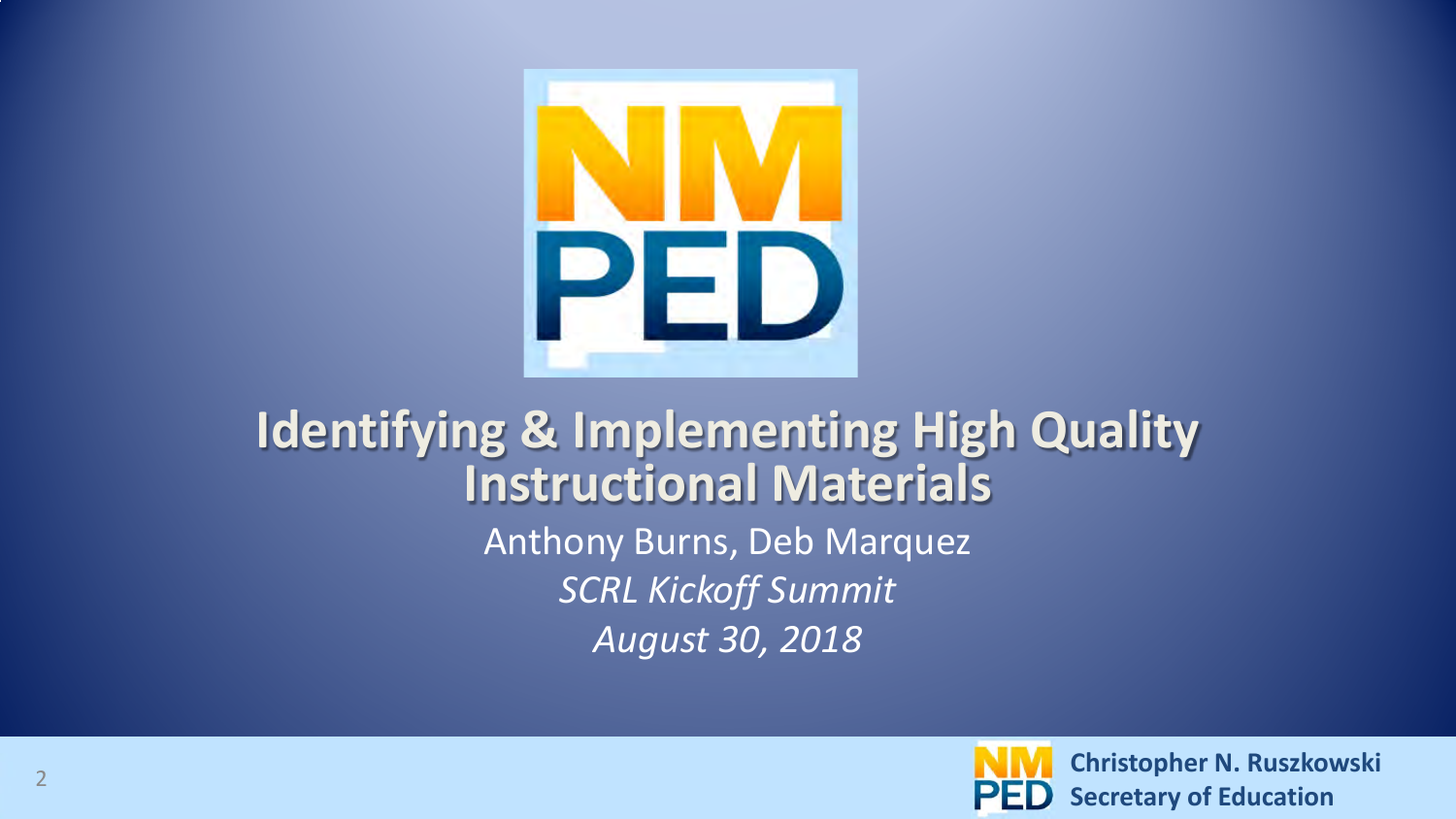## **Today's Objectives**

- 1. Why is IMB here?
- 2. Evidence
- 3. High Quality Instructional Material
- 4. Tools
- 5. Practice
- 6. The State of Instructional Materials in NM
- 7. Professional Learning

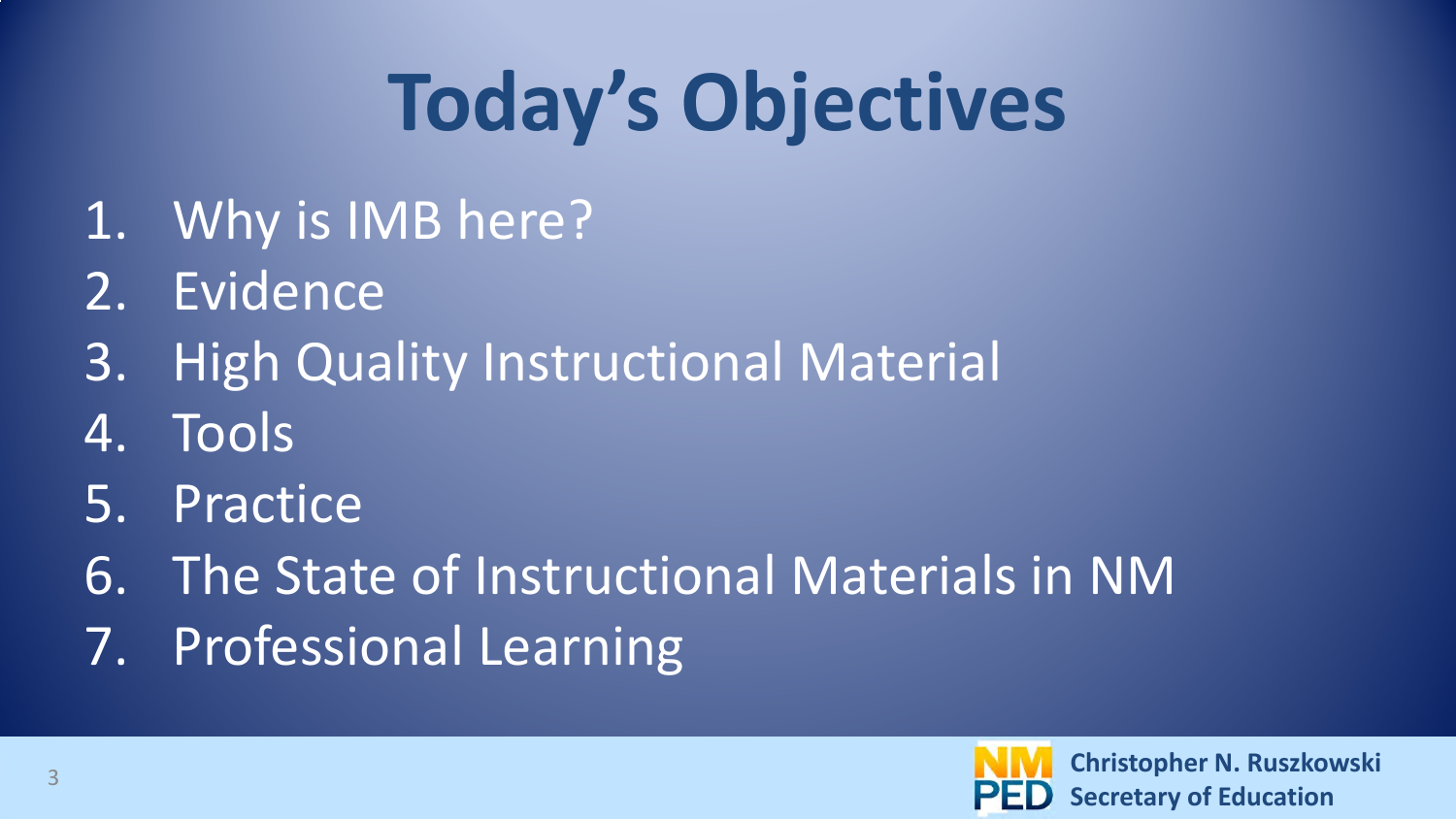### **Evidence-based Programs and Practices**

- Informed and Effective Leadership
- Evidence-based Instruction and Intervention
- Comprehensive Assessment System
- Professional Development
- Family Engagement

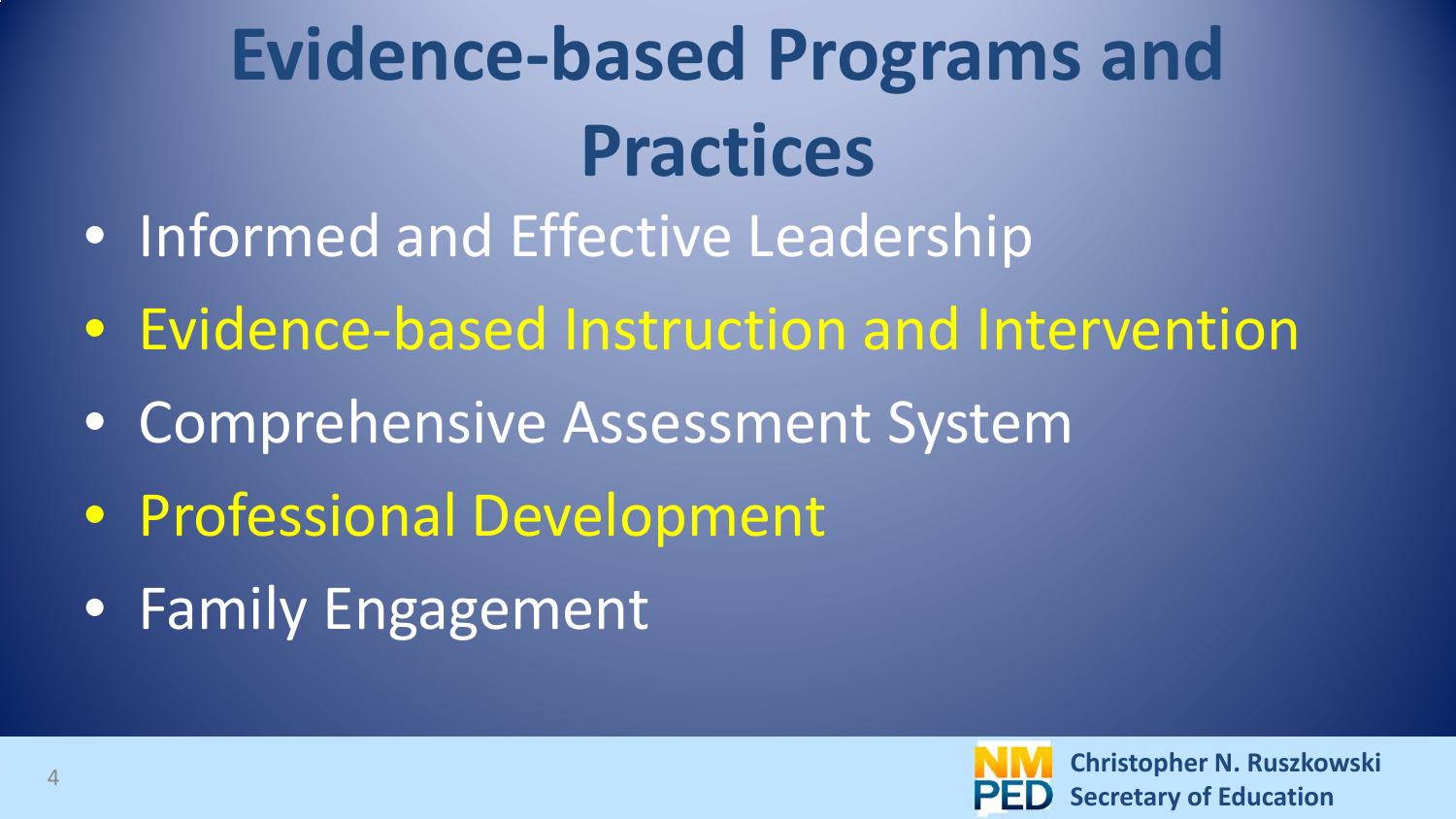# *Evidence*

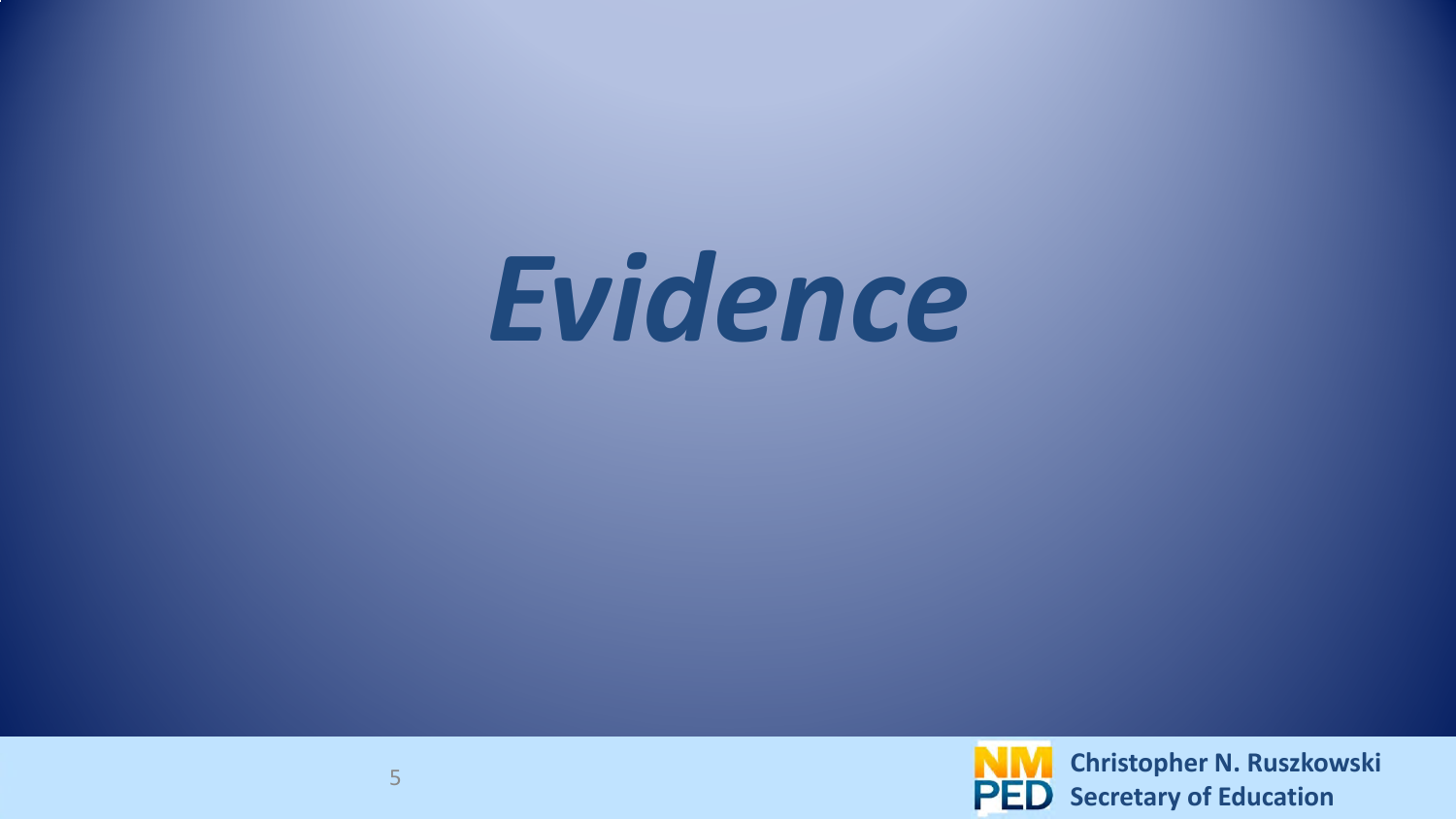#### **Aligned vs. Unaligned**

*"The average middle school student using aligned math textbooks gains about 8 months of additional learning compared with a student using unaligned materials."* 

 *-Kane & Owens 2016*

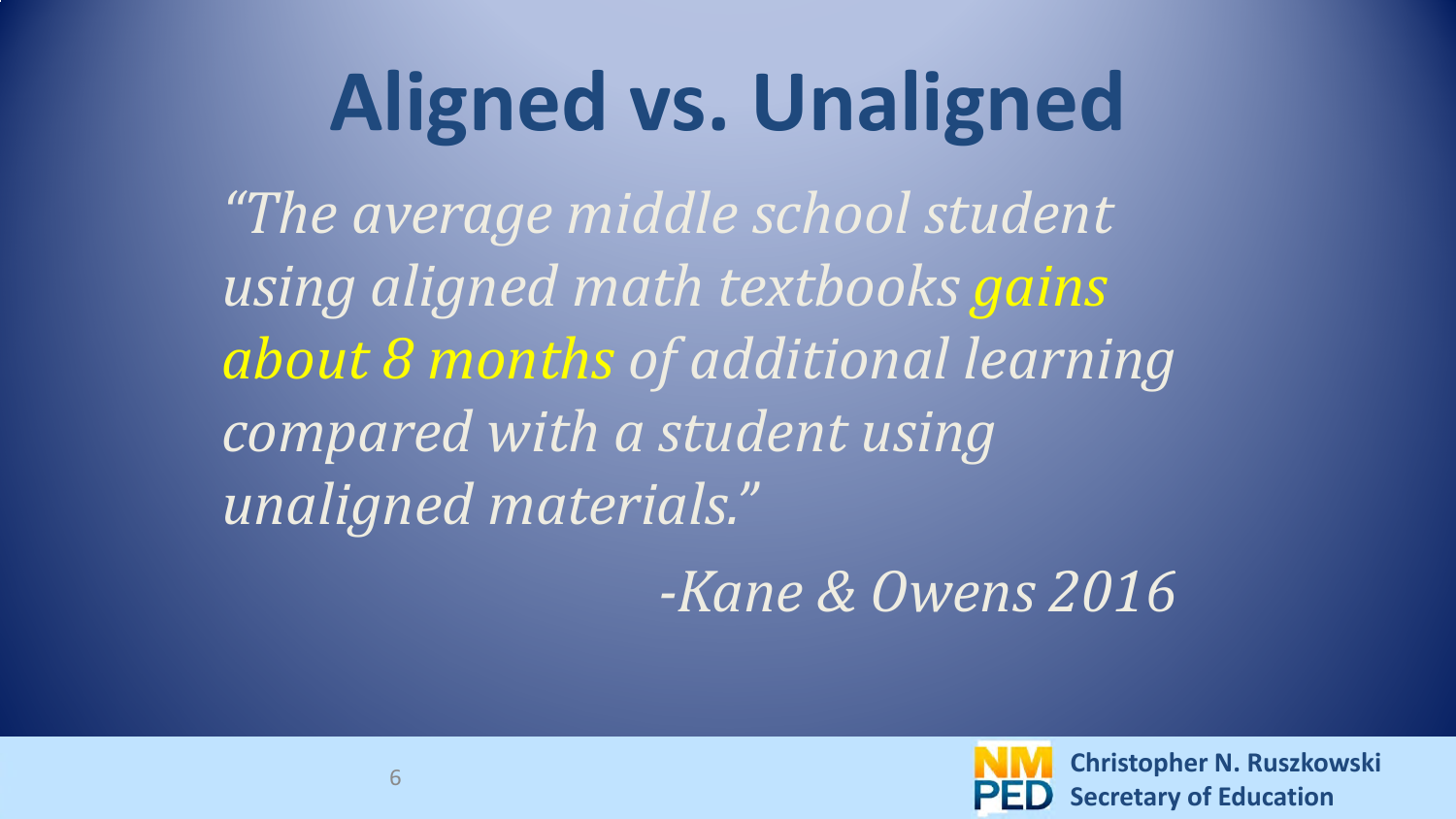**A recent RAND study illustrates why now is the right time to focus on instructional materials**

- A significant portion of **teachers lack access** to standards-aligned, high-quality materials, making it difficult to provide standards-based instruction.
- Currently, available curricula **vary dramatically** in level of standards alignment.

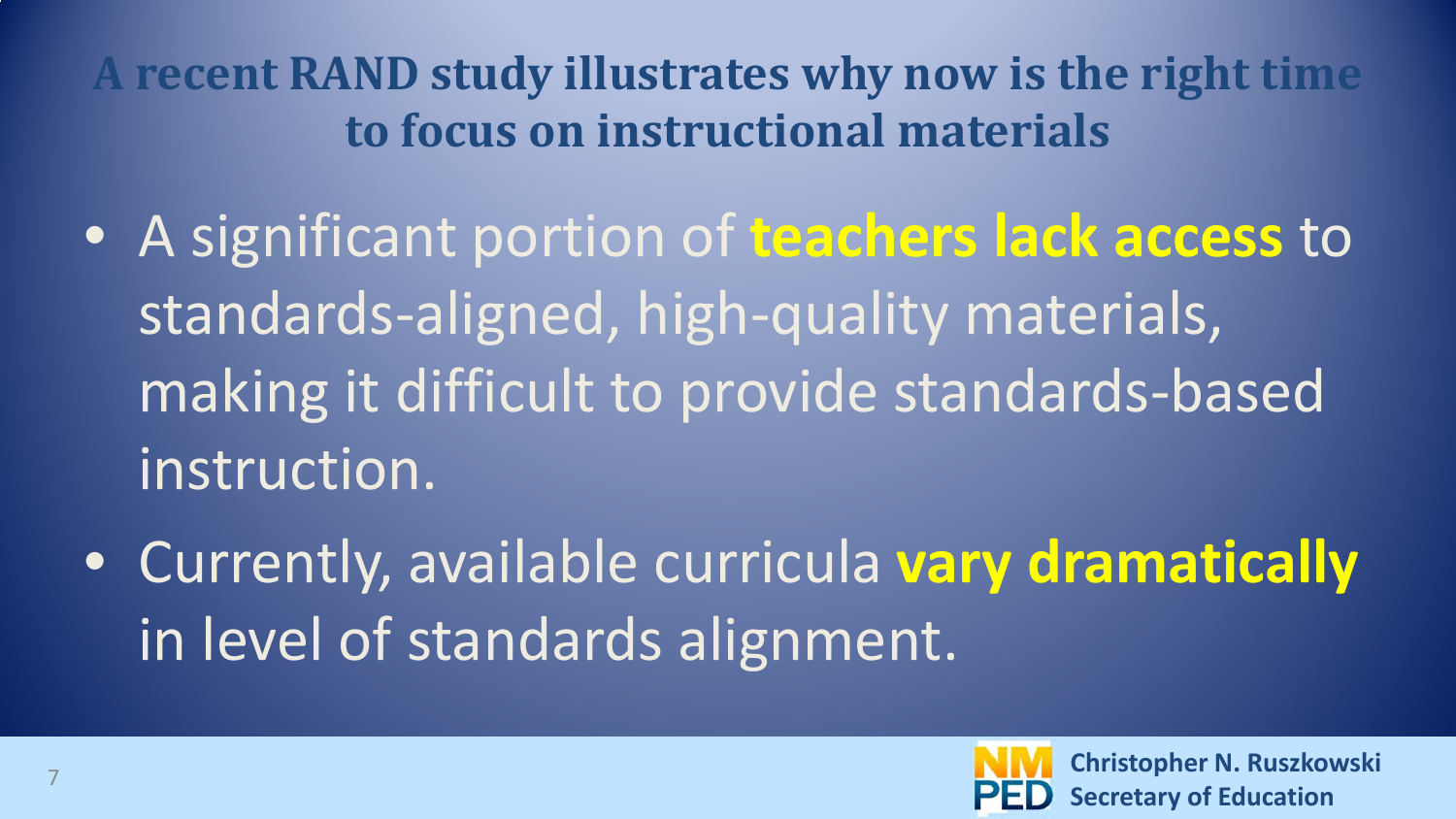#### **Coherence**

*"Students in classrooms that use 1 highly rated curriculum for 4 consecutive years outpaced comparison students by 38 percentile points, equivalent to 4 additional years of learning." -Dr. Steiner 2017*

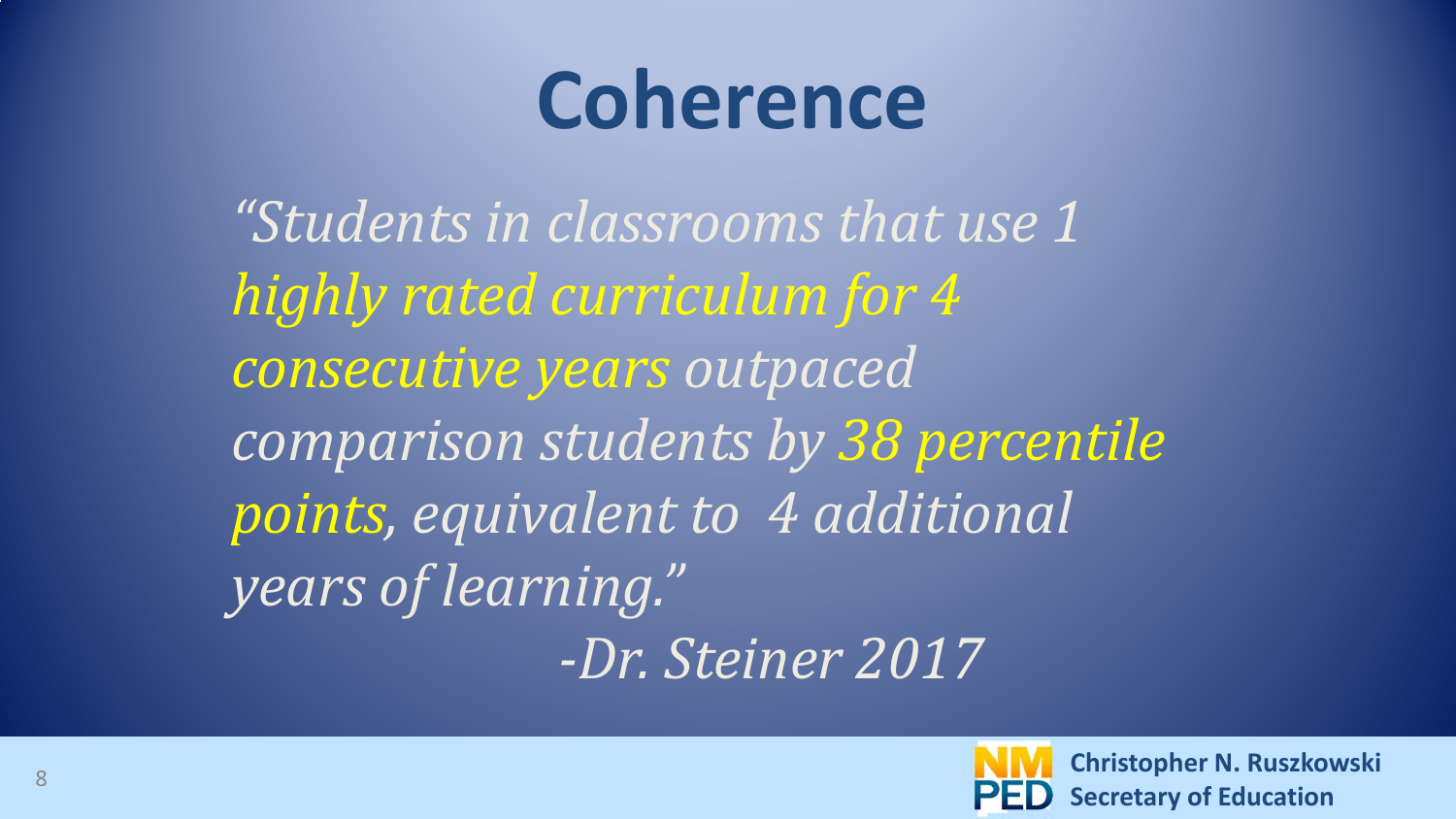## **RAND Survey NM Teachers**

- 73% using materials found online more than textbooks\*
- 93% using own or locally developed materials\*

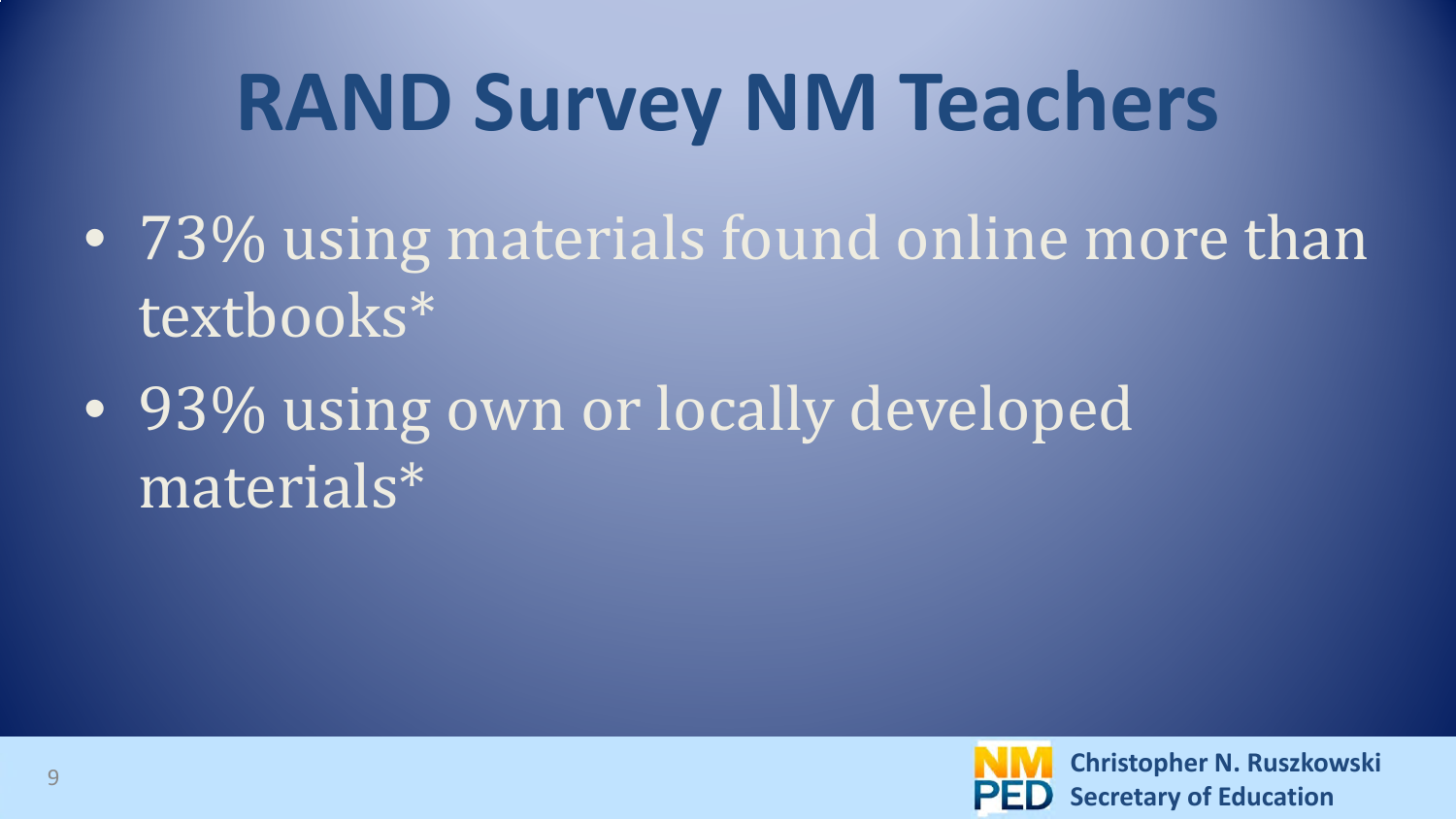### **Inequity**

#### This hodge-podge of materials creates instructional incoherence!

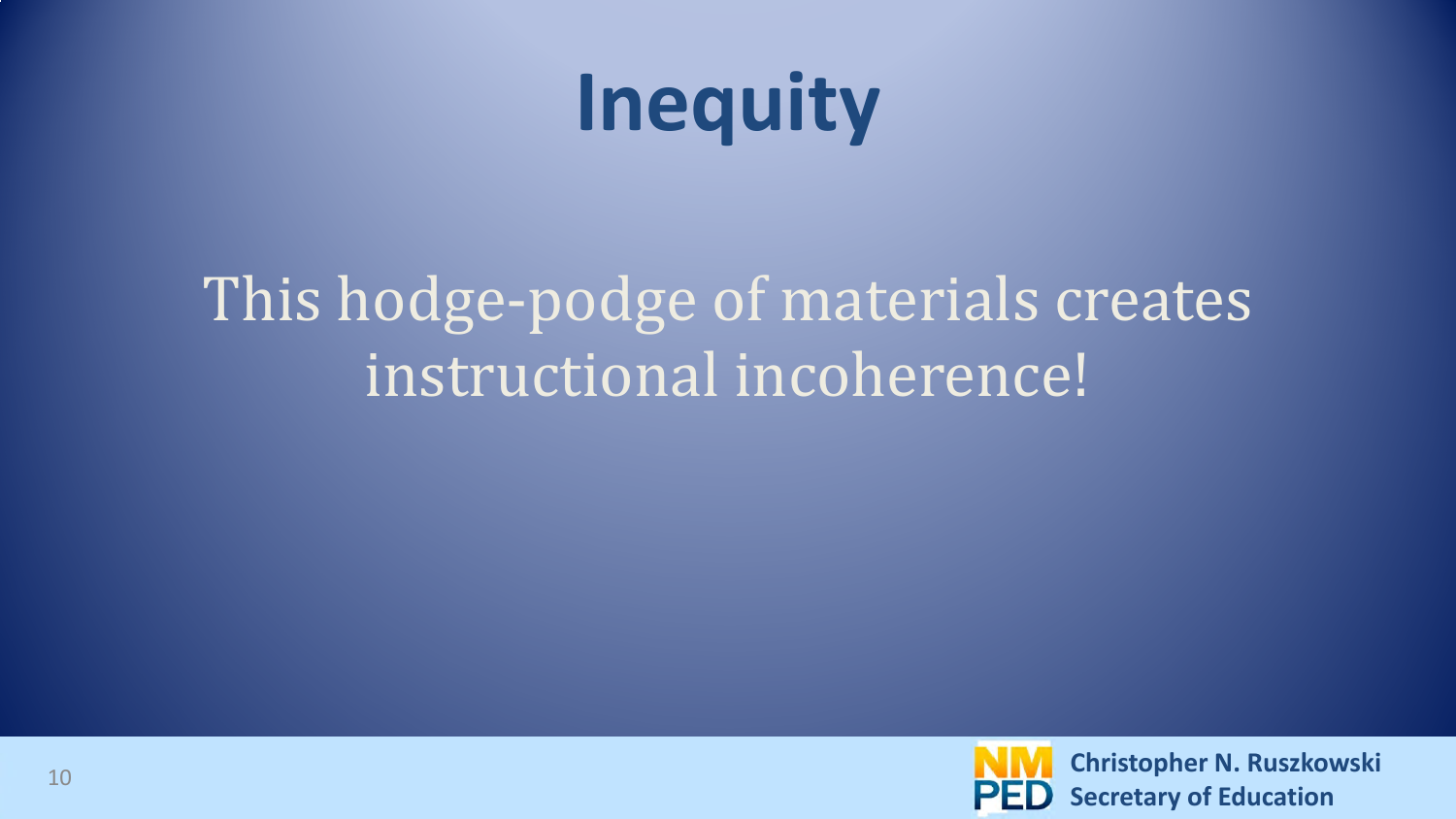

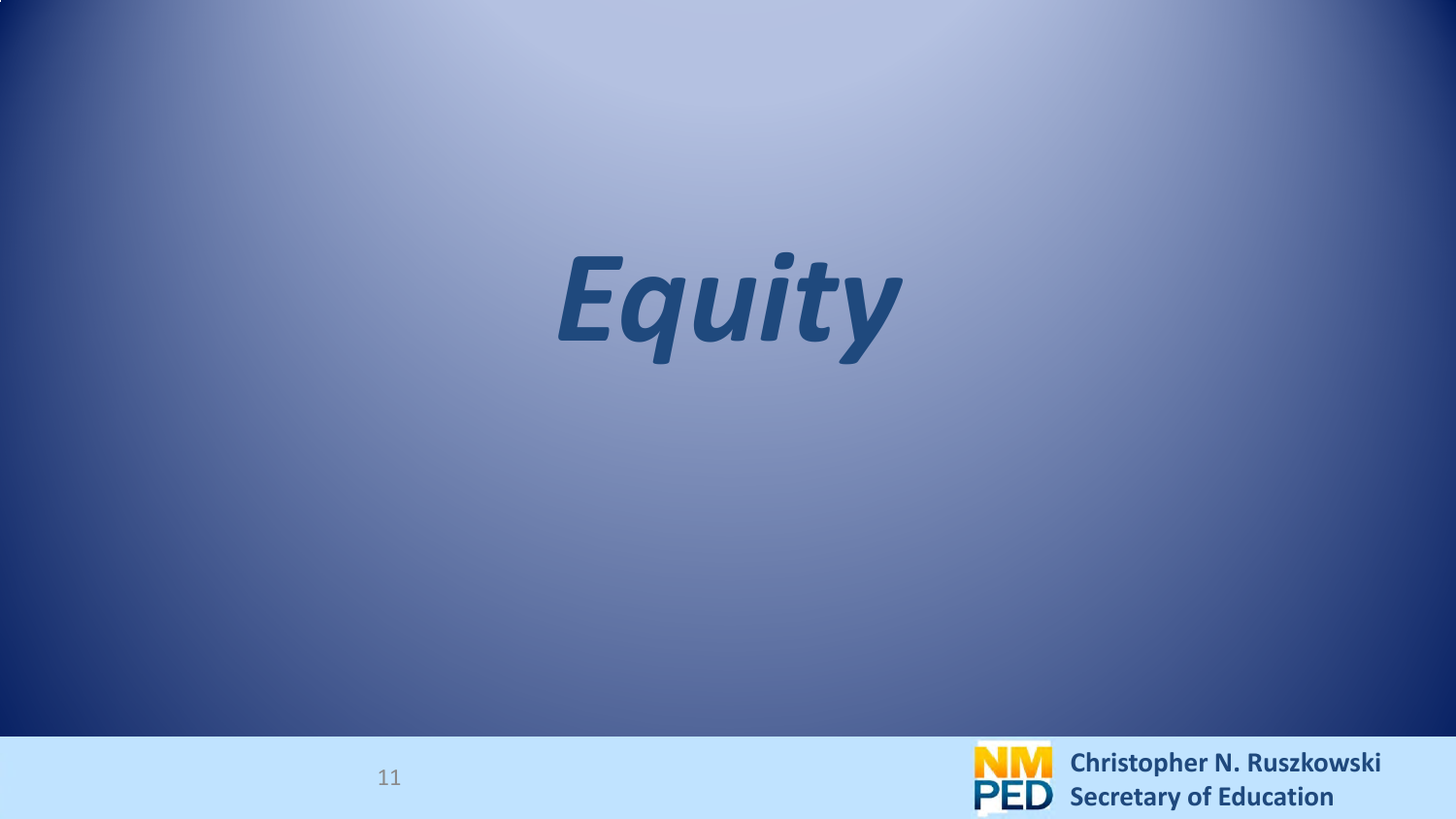## **Our Responsibility**

*"We have a responsibility to ensure that all students have equitable access to the education necessary to achieve their full potential. A key aspect of this is that all students receive strong, standards-aligned instruction."* 

 *-Cory Epler, CAO, Nebraska*

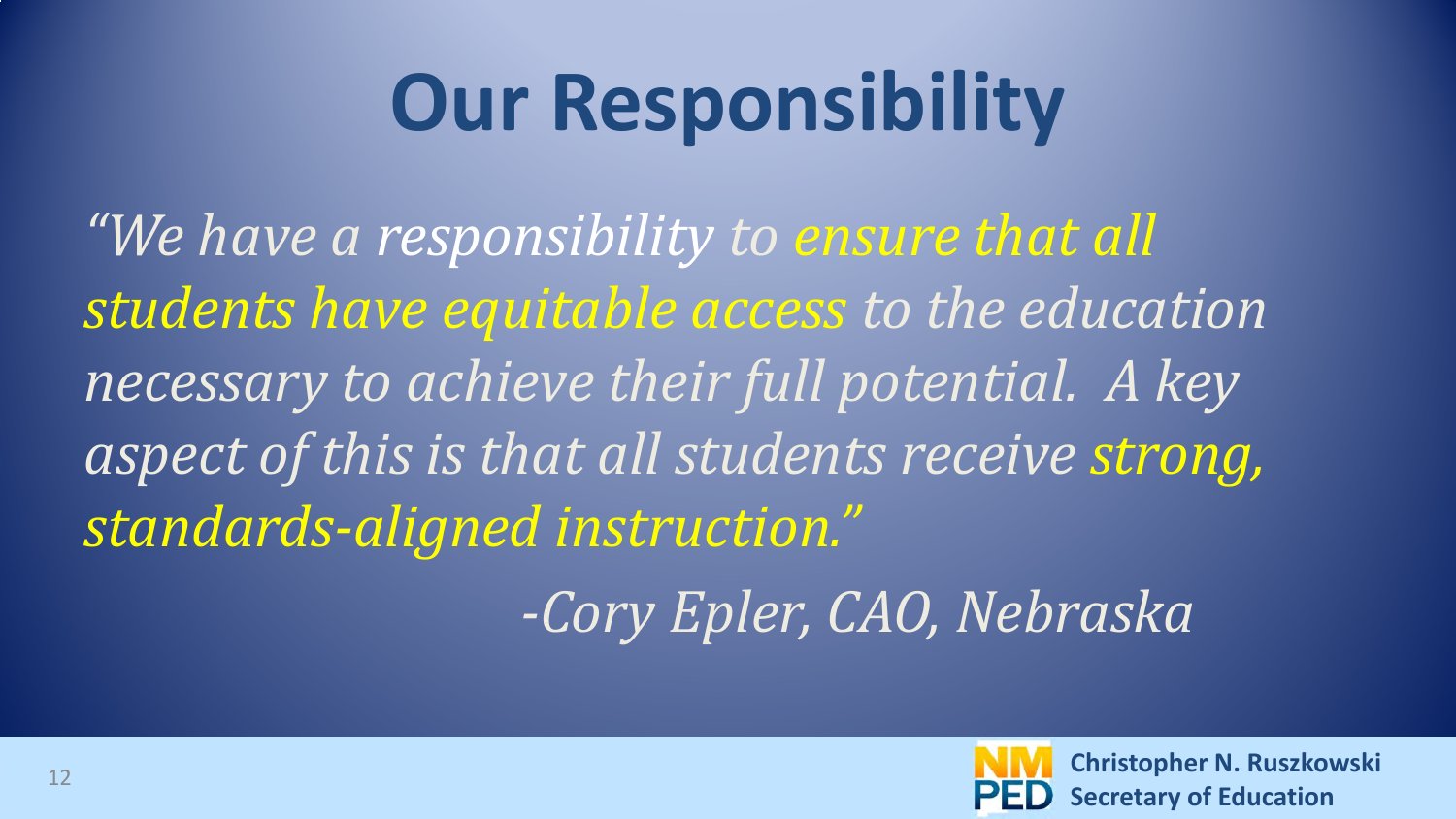## **Engaging Students**

*"Teachers who reported using at least one textbook aligned to the Common Core State Standards were more likely to report engaging students in key mathematical practices than those who didn't." -RAND Corporation, 2018*

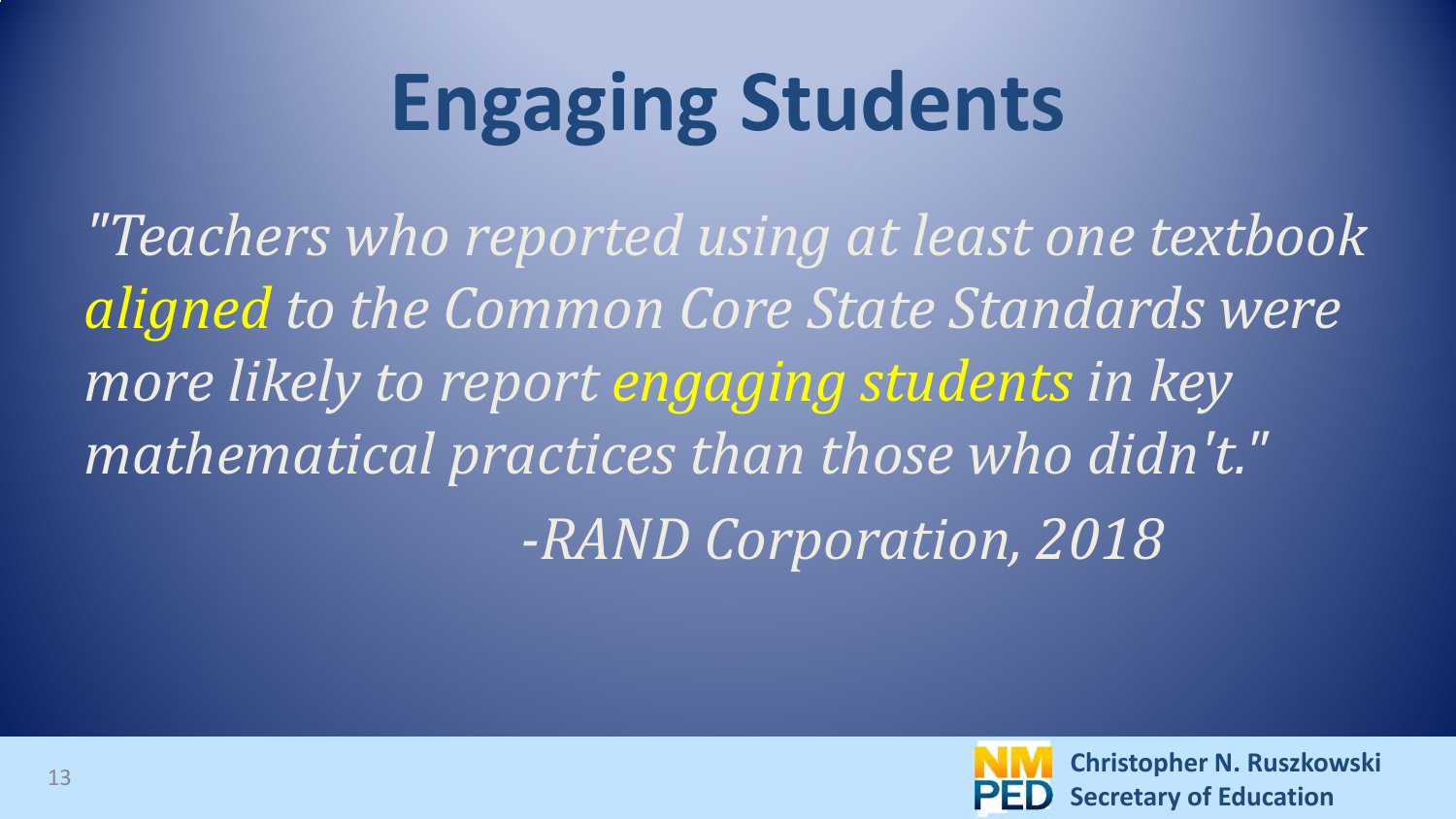## **Equity**

*Aligned curriculum is coherent across days, weeks, units, and years. When we write our own, we don't know how to do that because we're thinking about tomorrow and we don't always know how to create assignments that will hold students to a grade level rigorous bar, we just don't.* 

 *-Kate Gerson, Unbound Ed*

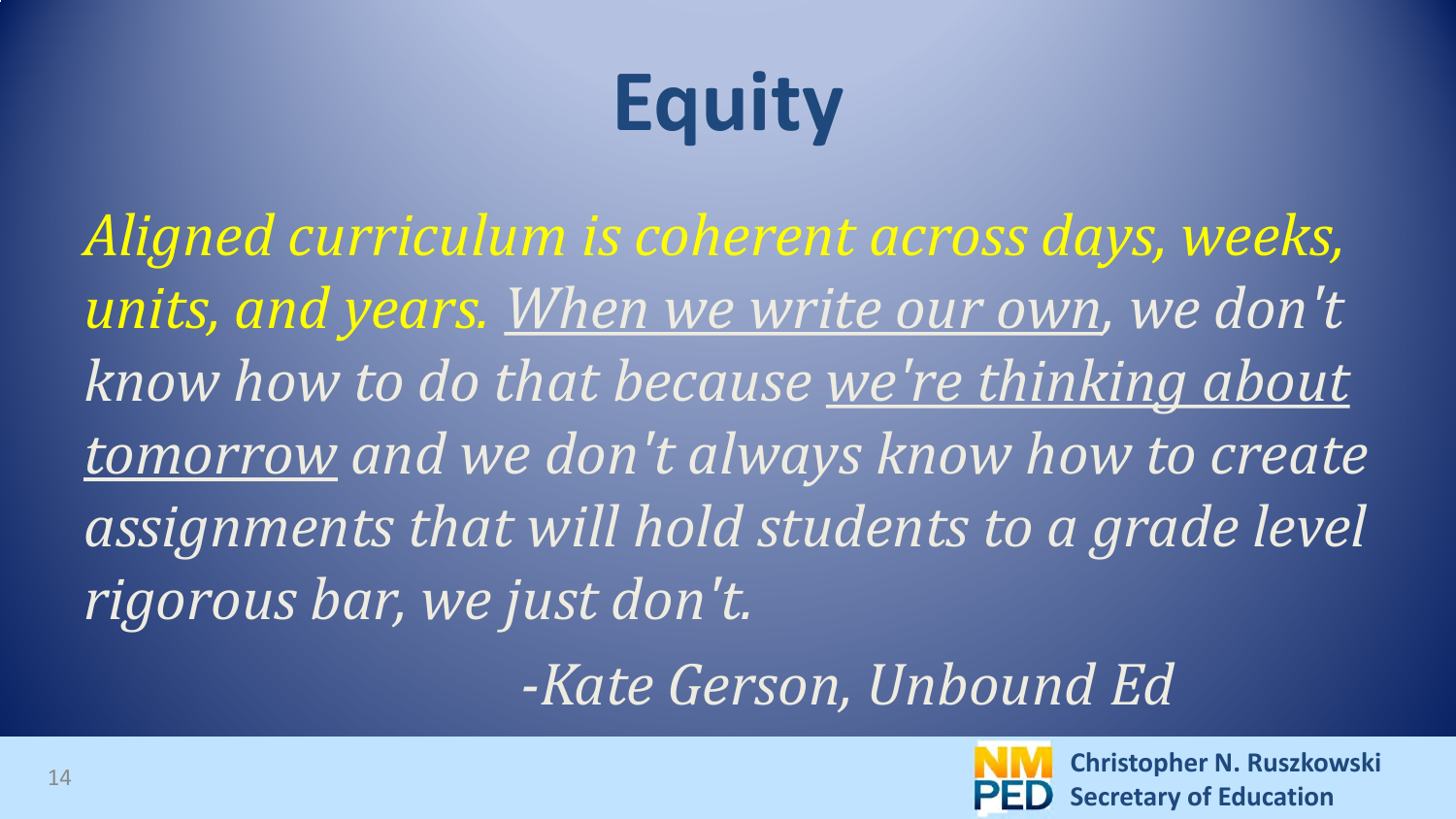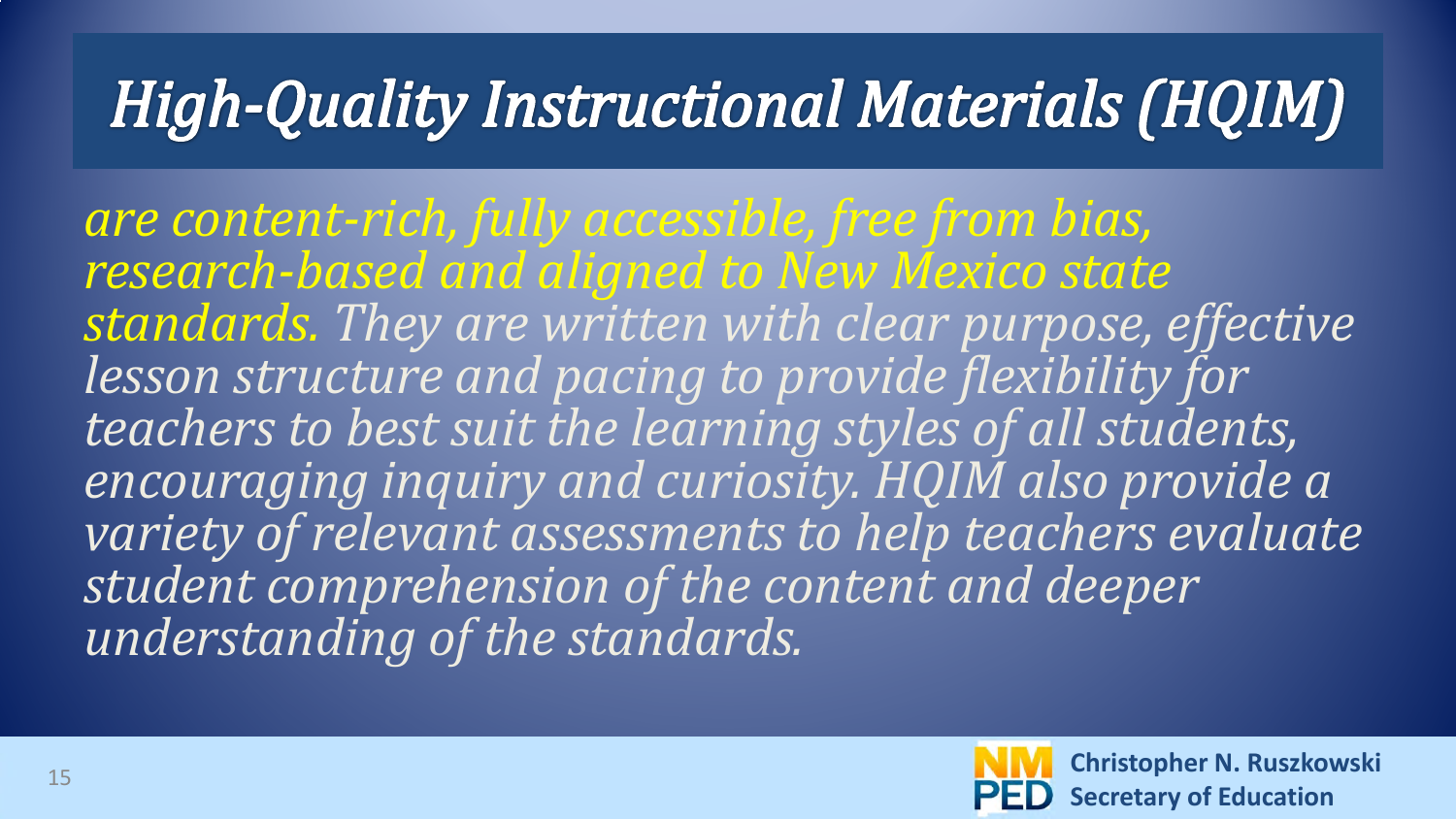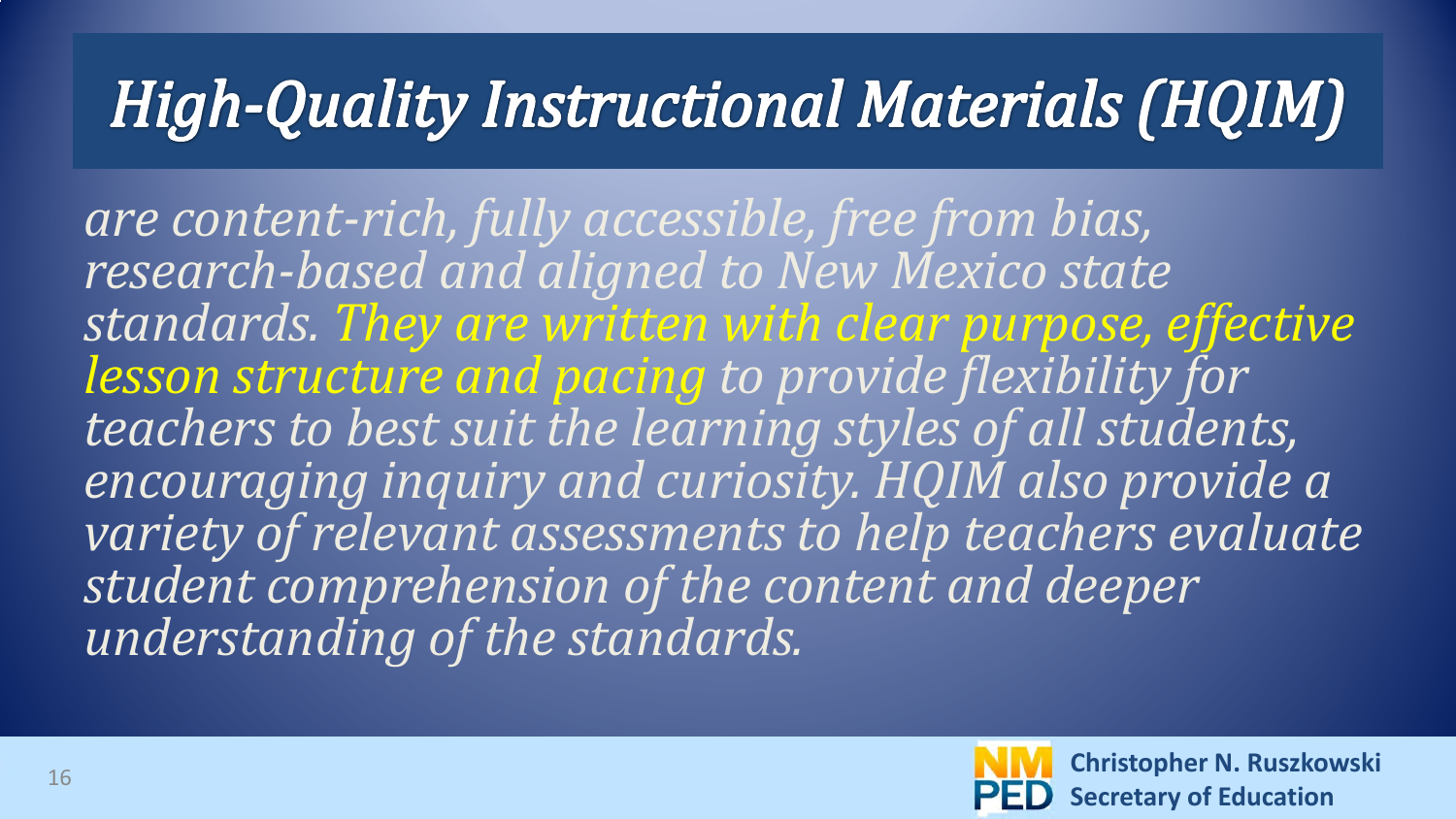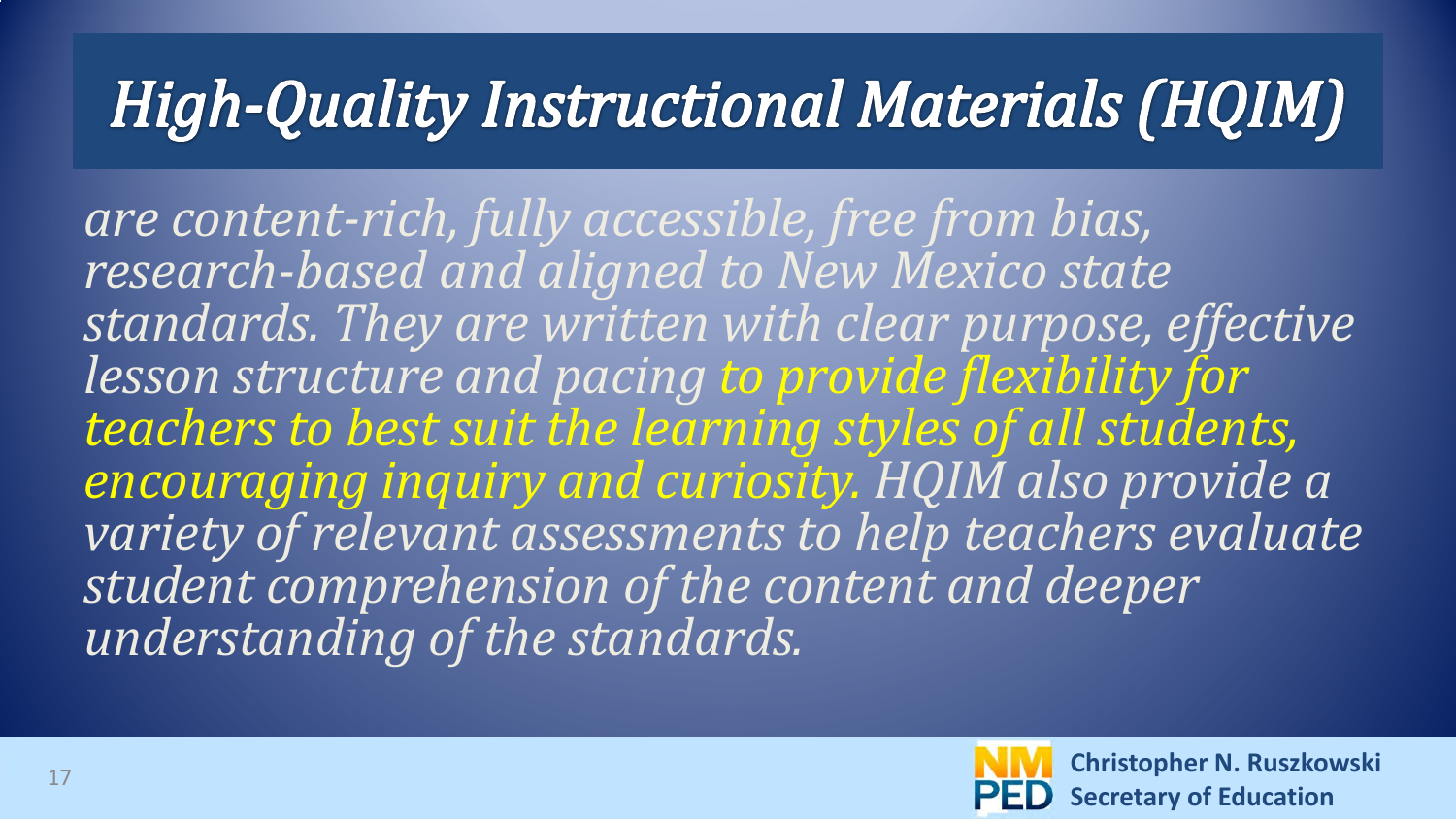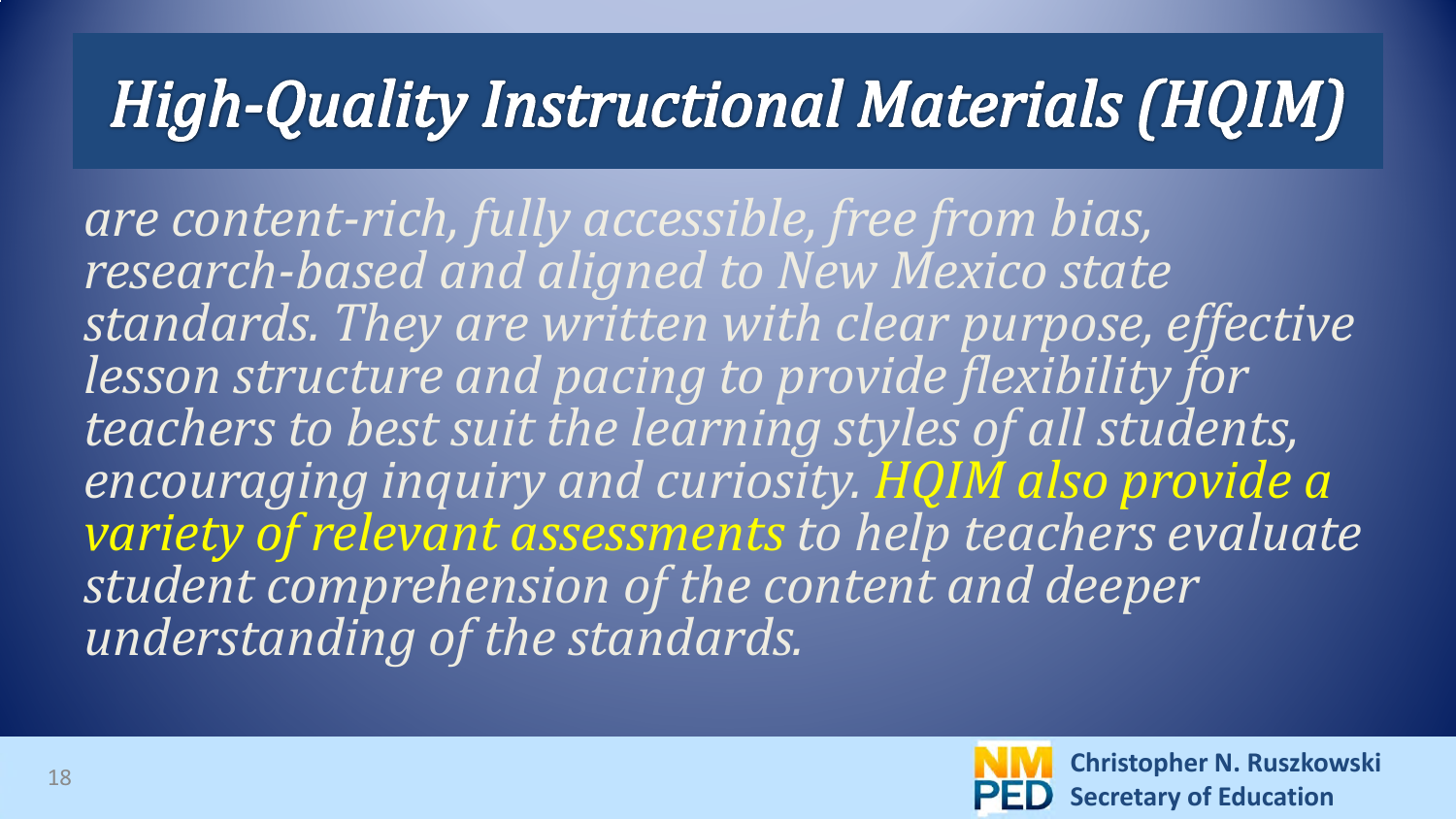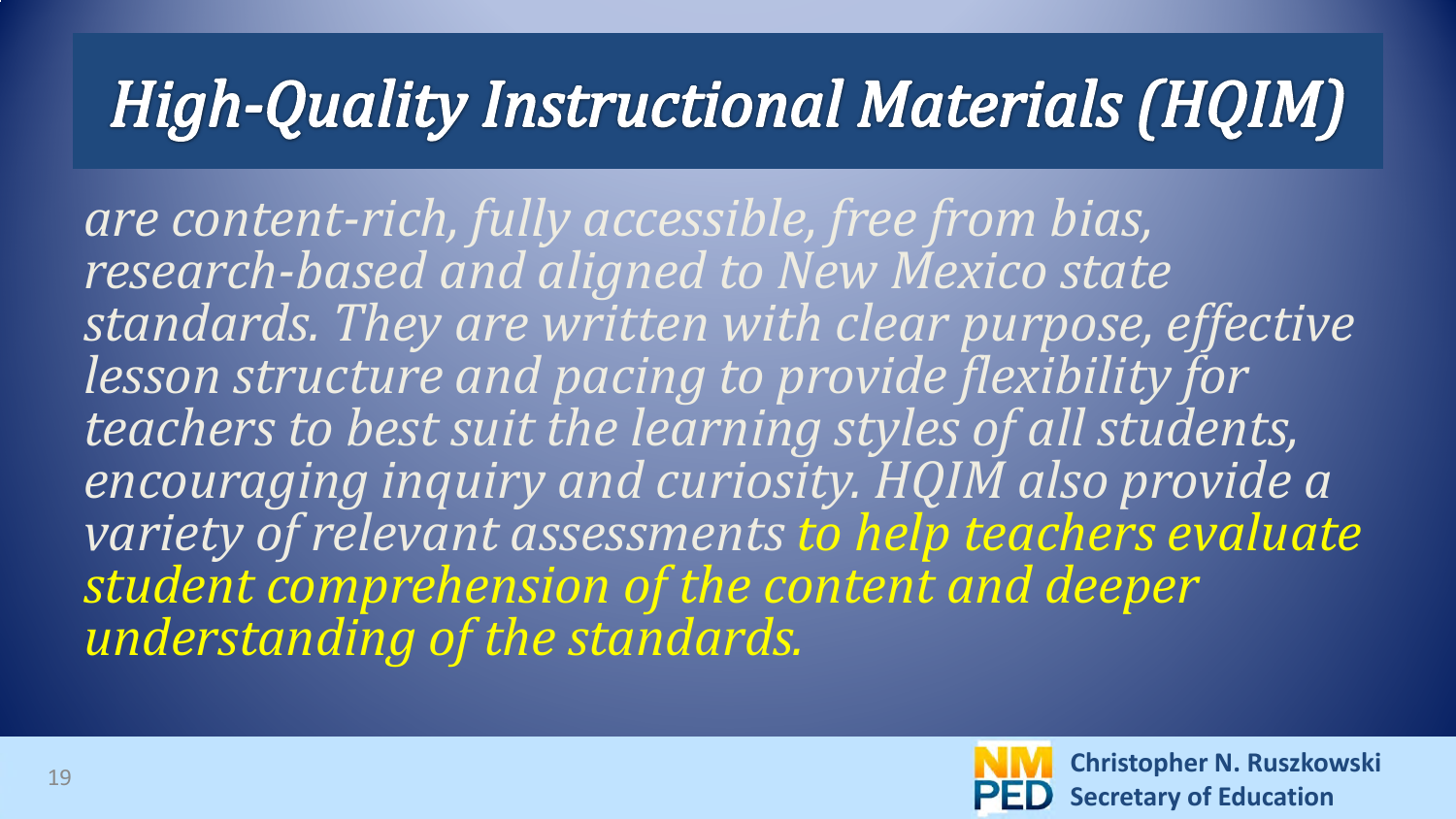

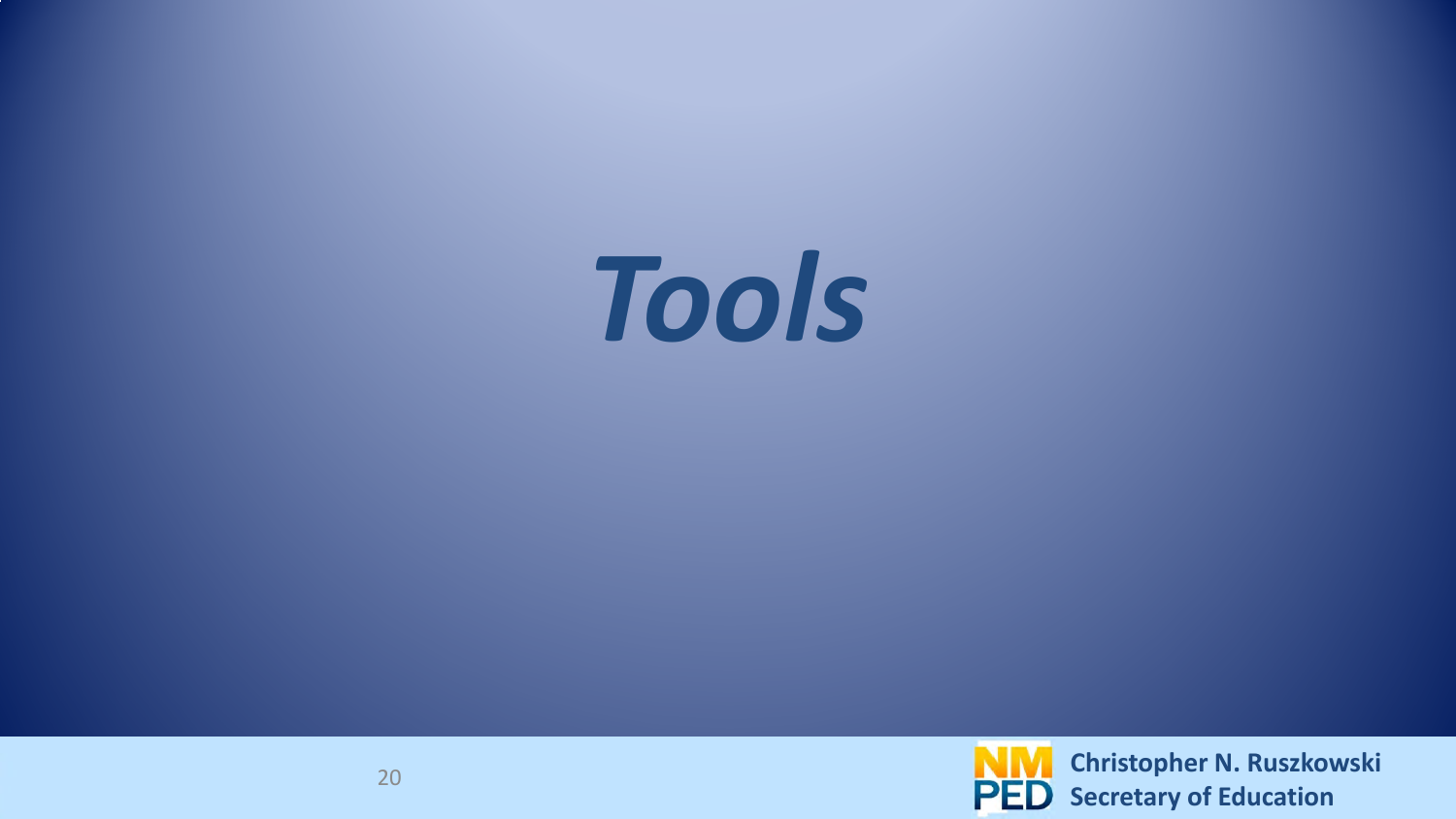#### • Research–Based Curricula – Choosing a Preschool Curriculum (Handout + EC website)



**RESEARCH-BASED CURRICULA** CHOOSING A PRESCHOOL CURRICULUM

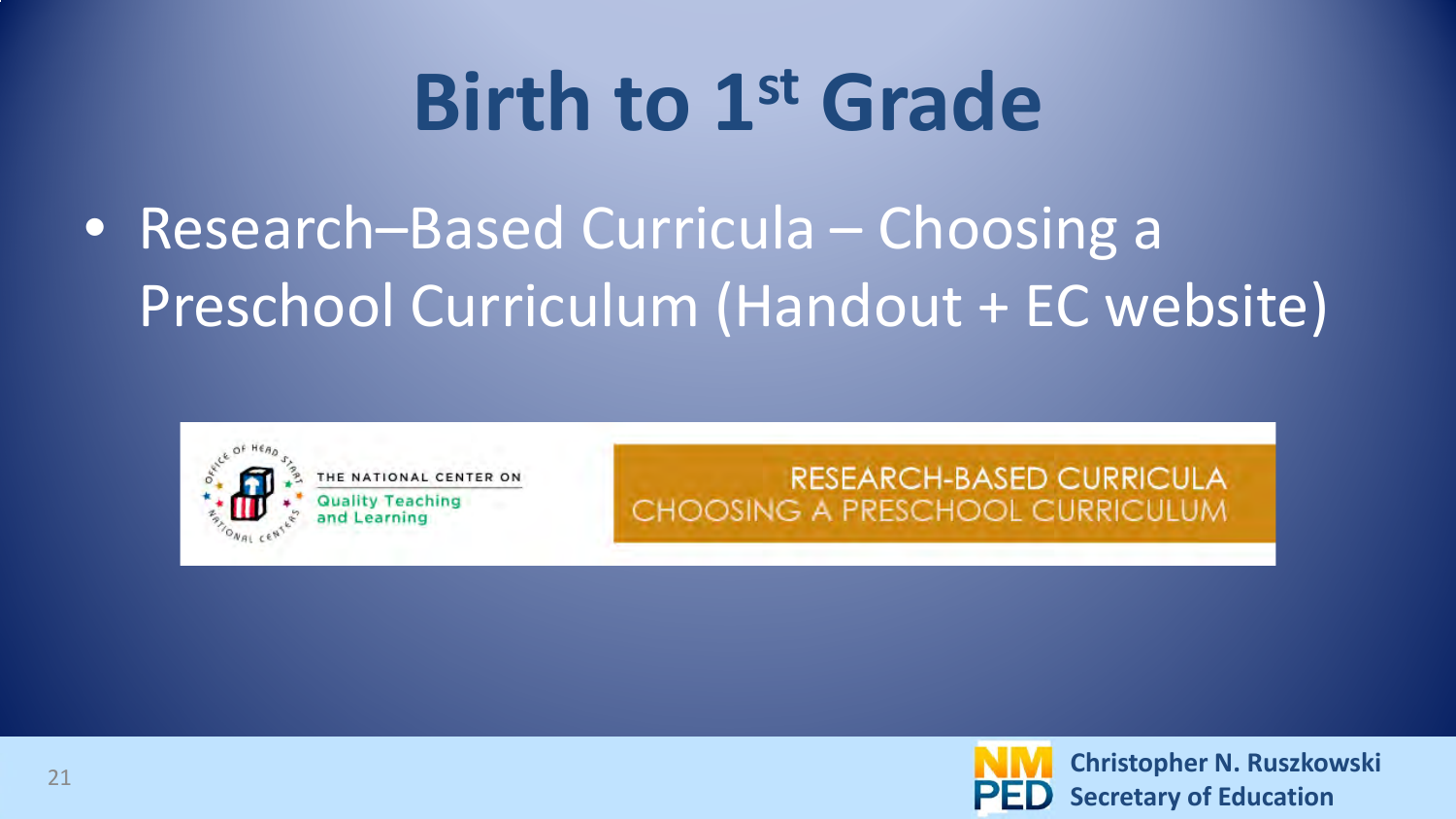#### • Preschool Consumer Report (EC website)



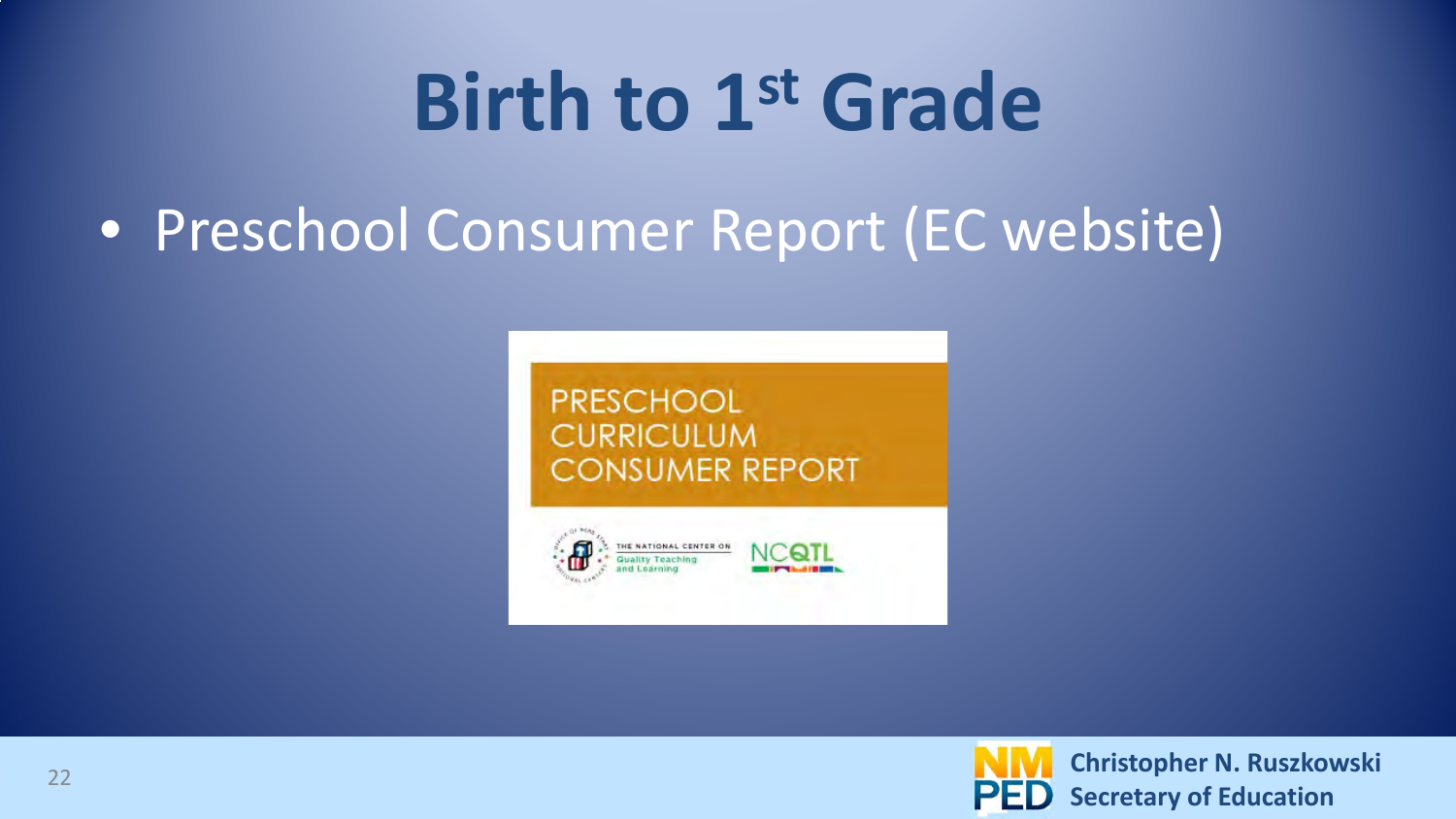#### • Florida Center for Reading Research



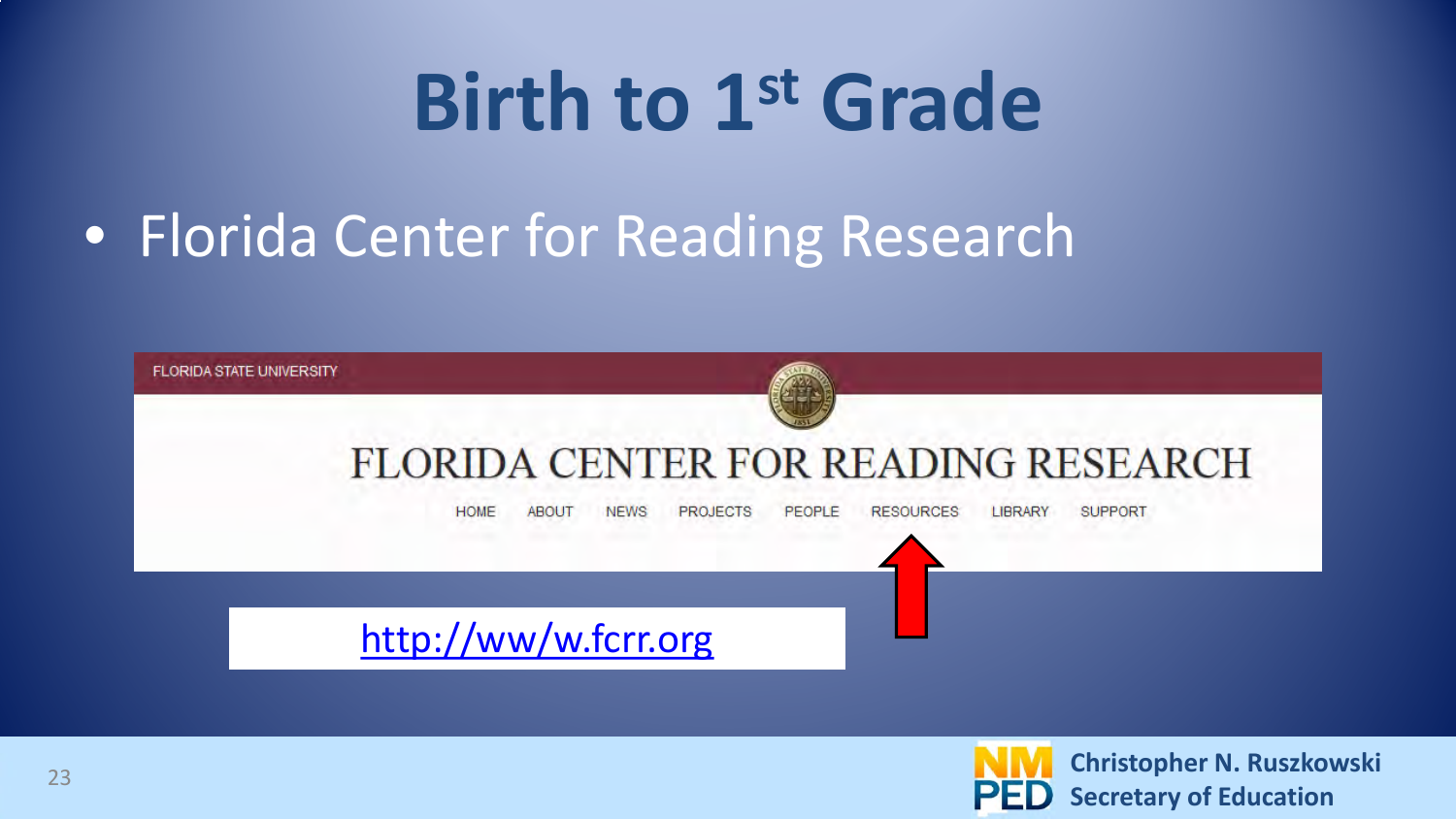#### • What Works Clearing House



#### <https://ies.ed.gov/ncee/wwc>

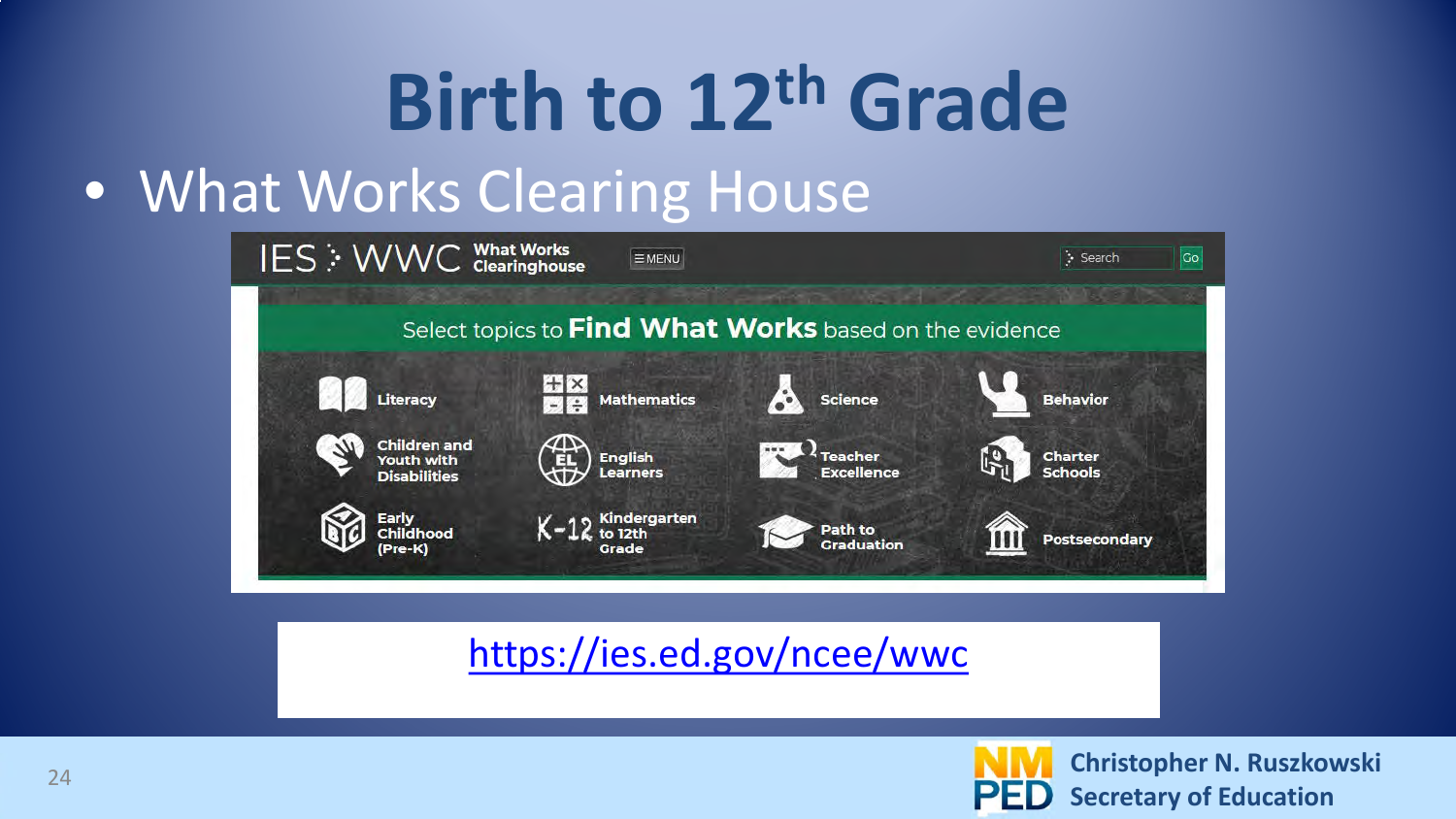#### • Early Learning Guidelines – FOCUS Manual



**New Mexico Early Learning Guidelines, Essential Indicators with Rubrics** for Preschool Children: **Birth to Kindergarten** 

Please note: The Birth to 36 month rubrics are only to be used to assess preschool children who may have developmental delays and disabilities to show the child's growth and plan for instruction.

These rubrics are not intended to be used to assess a child younger than 36 months.

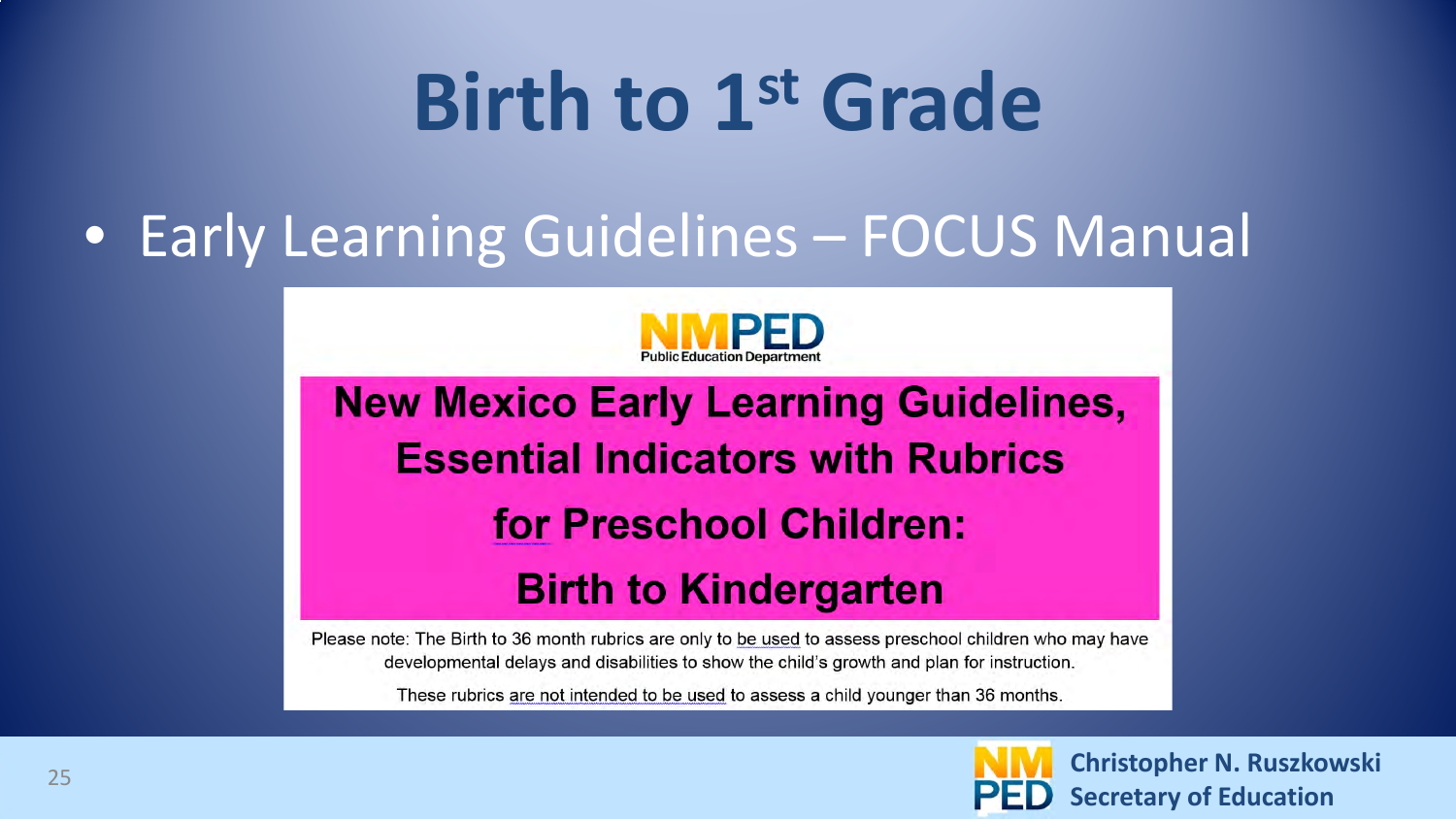## **Kindergarten to 12th Grade**

#### • Ed Reports



**MATH ELA RESOURCES ABOUT NEWS** 

#### Educator-led, evidence-based reviews of K-12 instructional materials

EdReports.org is an independent nonprofit designed to improve K-12 education. Our free reviews of K-12 instructional materials focus on alignment to college and career-ready standards and other indicators of high quality as recommended by educators.

#### https://www.edreports.org/

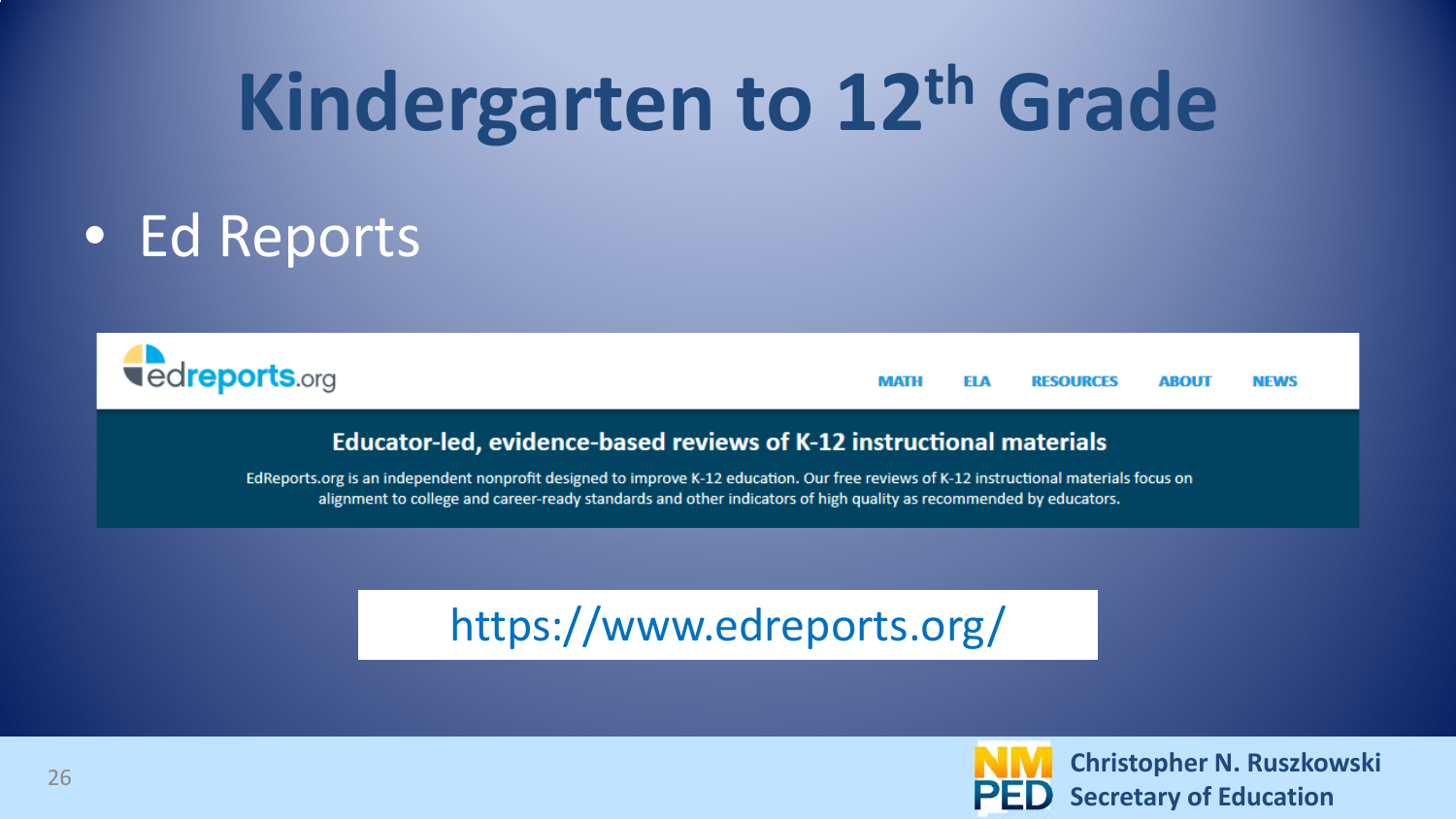## **Kindergarten to 12th Grade**

- New Mexico Adopted Multiple List
	- Where it was
	- Where it is

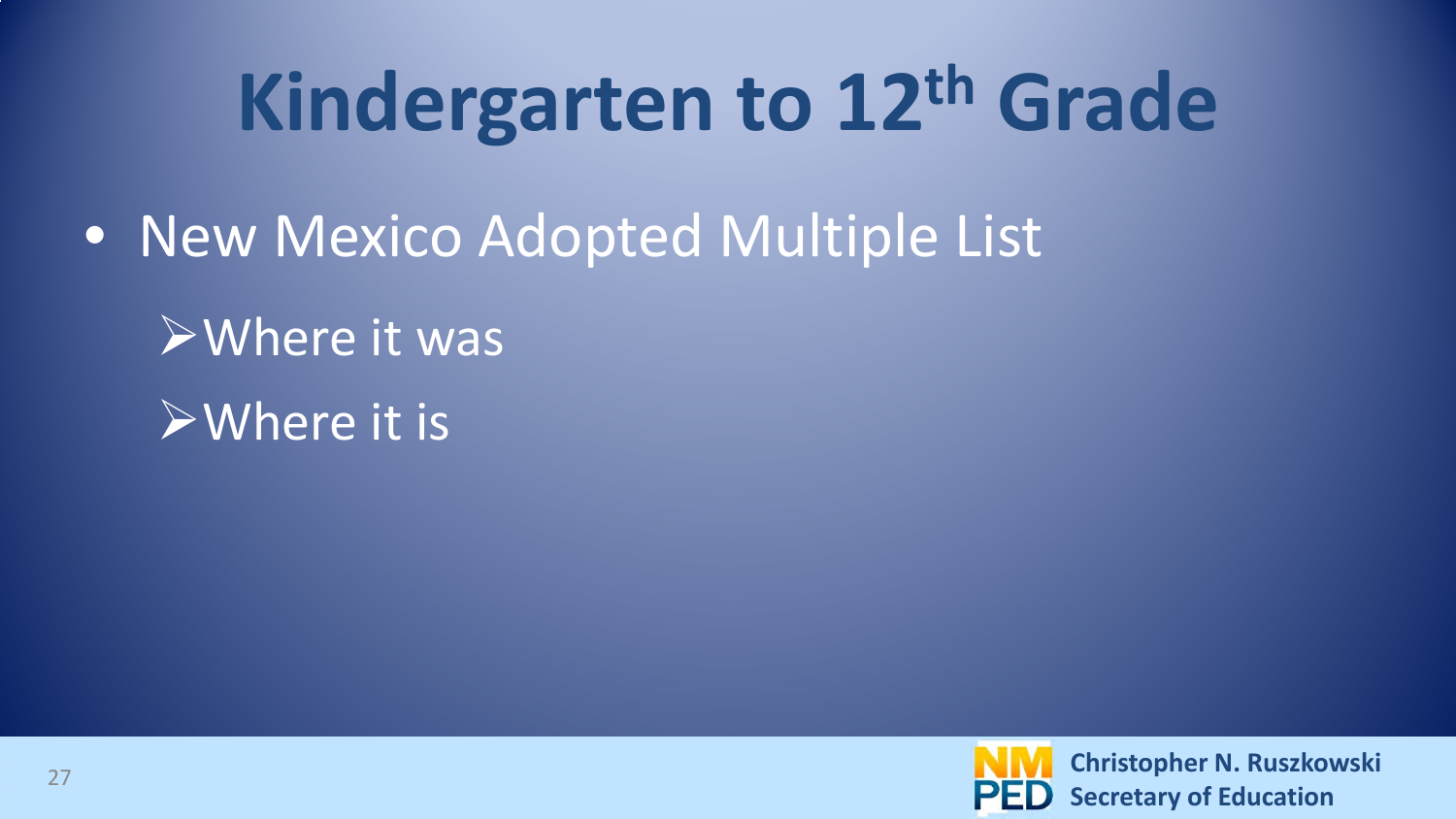#### **Review Scores & Rankings**

Scores of Social Studies Titles Submitted and Reviewed for Alignment with New Mexico Content Standards and Benchmarks and Other Relevant Criteria

| Publisher                        | <b>Title of Material</b>                                                  | Grade Level                       | <b>Student Edition-</b><br><b>ISBN</b> | Score | Recommendation<br>for Adoption |
|----------------------------------|---------------------------------------------------------------------------|-----------------------------------|----------------------------------------|-------|--------------------------------|
| Cengage National Geographic      | World Cultures and Geography                                              | 6th Grade                         | 9781305967182                          | 96%   | Core Basal                     |
| <b>Houghton Mifflin Harcourt</b> | The Americans                                                             | US History 9-12                   | 9780547491158                          | 96%   | Core Basal                     |
| <b>Houghton Mifflin Harcourt</b> | Civics in Practice: Principles of Government and Economics                | Civics & Government 9-12          | 9780547318363                          | 96%   | Core Basal                     |
| <b>McGraw Hill</b>               | United States History and Geography 2016                                  | US History Plus Geography 9-12    | 9780076646883                          | 95%   | Core Basal                     |
| McGraw Hill                      | World History and Geography 2014                                          | World History Plus Geography 9-12 | 9780076648689                          | 95%   | Core Basal                     |
| Cengage National Geographic      | World History Great Civilizations                                         | 7th Grade                         | 9781285352305                          | 94%   | Core Basal                     |
| <b>Houghton Mifflin Harcourt</b> | The Americans: Reconstruction to the 21st Century                         | US History Plus Geography 9-12    | 9780547491172                          | 94%   | Core Basal                     |
| McGraw Hill                      | United States Government: Our Democracy                                   | Civics & Government 9-12          | 9780076634538                          | 94%   | Core Basal                     |
| <b>Pearson Prentice Hall</b>     | Pearson World History, The Modern Era with Digital                        | World History Plus Geography 9-12 | 9780133335408                          | 94%   | Core Basal                     |
| McGraw Hill                      | United States History and Geography Modern Times 2016                     | US History Plus Geography 9-12    | 9780076647125                          | 93%   | Core Basal                     |
| <b>Pearson Prentice Hall</b>     | Pearson myWorld History, Survey Edition with Digital                      | 6th Grade                         | 9780133345001                          | 93%   | Core Basal                     |
| <b>Pearson Prentice Hall</b>     | Pearson United States History, Reconstruction to the Present with Digital | US History Plus Geography 9-12    | 9780133335538                          | 93%   | Core Basal                     |
| <b>Houghton Mifflin Harcourt</b> | United States History: Beginnings to 1877                                 | 8th Grade                         | 9780547484693                          | 92%   | Core Basal                     |
| <b>Houghton Mifflin Harcourt</b> | <b>World History</b>                                                      | 6th Grade                         | 9780547485805                          | 92%   | Core Basal                     |

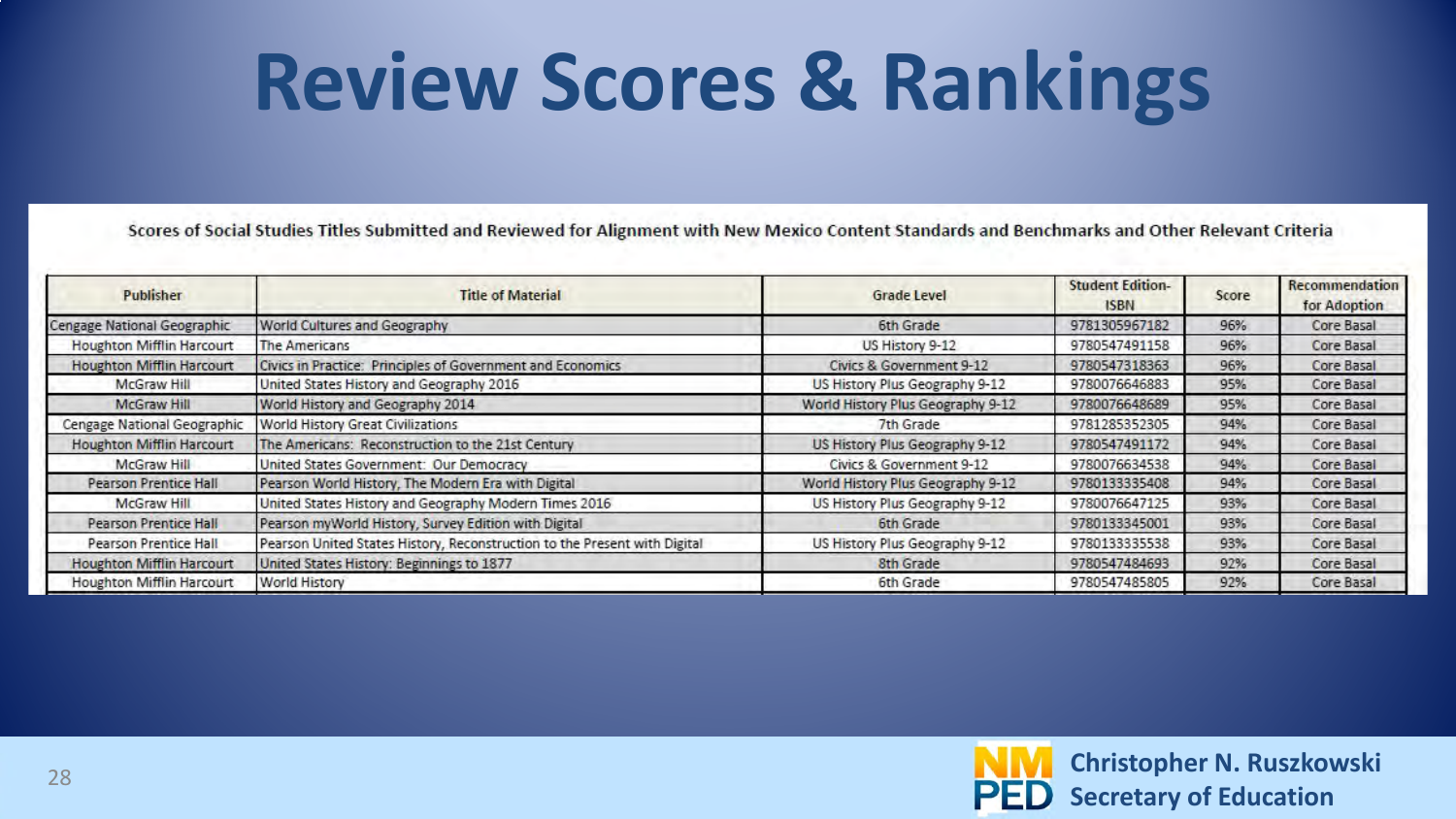#### **Review Team Appraisals**

#### 2016 Instructional Material Summer Review Institute Grade 9-12: Social Studies Review Team Appraisal of Title - 9-12 Social Studies

This information is provided for local school boards and governing authorities of charter schools to consider in their selection process to meet the needs of their student population.

| Text Title: | Geography     | Publisher:   | Houghton Mifflin |
|-------------|---------------|--------------|------------------|
| Course:     | Geography     | Grade Level: | $9 - 12$         |
| SE ISBN:    | 9780547491103 | TE ISBN:     | 9780547491110    |
| SW ISBN:    |               |              |                  |

#### **SECTION 1 - NM Content Standards and Benchmarks**

Reviewer # and Section 1 Total: 1. #19 TOTAL 210 2. #20 TOTAL 222 3. #21 TOTAL 186 Average Score: 206

Review Team Assessment of material's compliance with Section 1: Geography (1-24)

- Multiple references to natural and man-made characteristics & influences on regions which meet state standards concerning analysis of natural and man-made issues and problems and inter-relationships
- Good use of incorporating the five general themes of geography throughout the text, with opportunities to explore local geography, which meets New Mexico State Standards
- . Good transition from low level to high level activities to engage all learners differentiated instruction for ELL, gifted and enriched, struggling learners, etc.
- The TE has many activities and rubrics that are in the text and online. These support state standards in reference to political, geophysical and historical effects on humans and/or the environment.

Guidance for completing this section:

- 1. Focus on the NM Content Standards and Benchmarks assessed in Section 1
- 2. Ensure that the narrative is consistent with the individual and average score for Section 1. That is, if the score are in the 90% range, you should not be focusing on how the text does not meet common core standards.

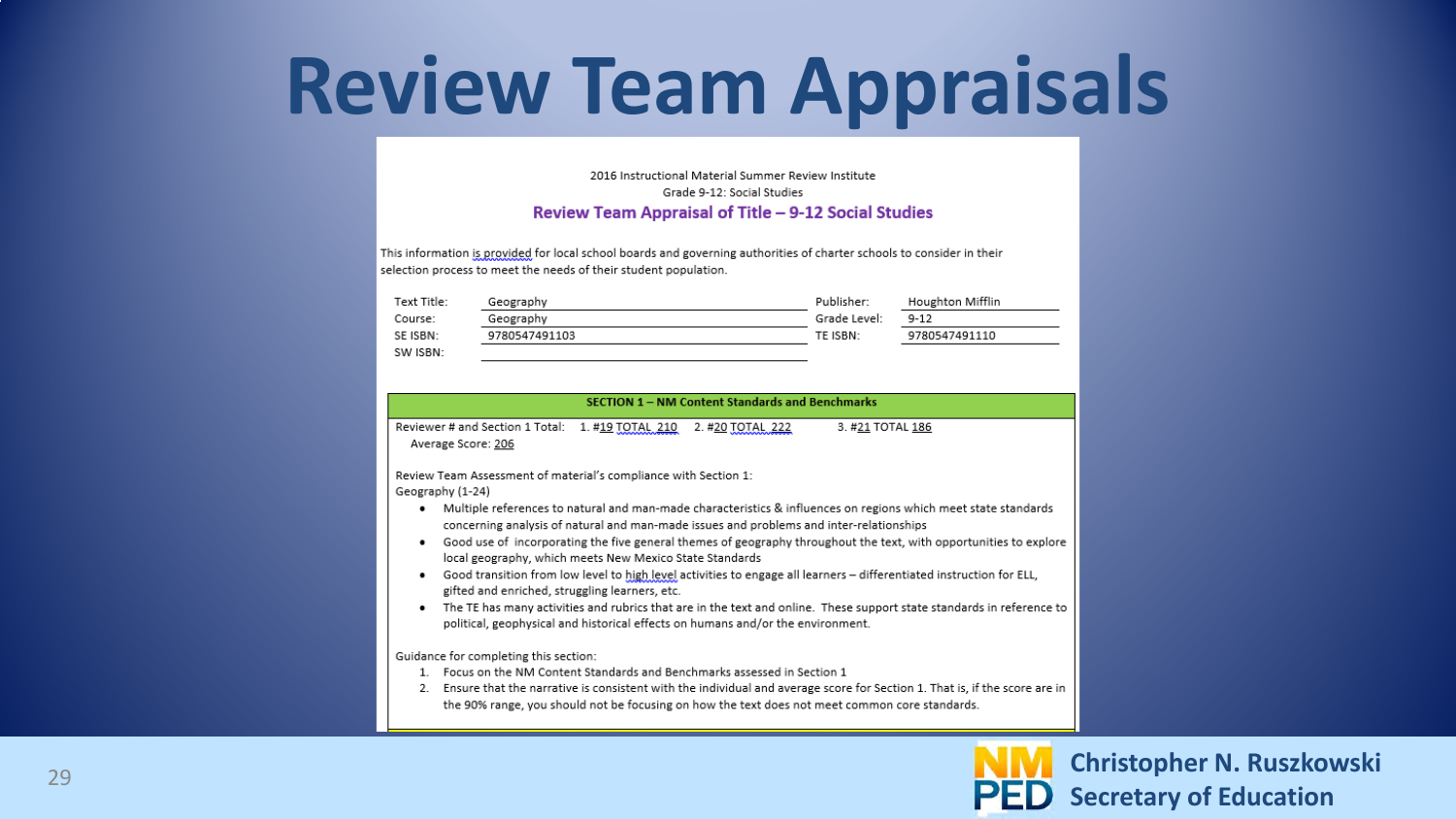#### **State Adoption Cycle**

|                                                                                                     | <b>Current Adoption</b>              |                                                             | <b>Upcoming Adoption Cycle</b>                             |                                                                           |                                      |                                                         |                                       |                                              |
|-----------------------------------------------------------------------------------------------------|--------------------------------------|-------------------------------------------------------------|------------------------------------------------------------|---------------------------------------------------------------------------|--------------------------------------|---------------------------------------------------------|---------------------------------------|----------------------------------------------|
| <b>Subject Area(s)</b>                                                                              | Summer<br><b>Review</b><br>Institute | Contract<br><b>Period for</b><br>Adopted<br><b>Material</b> | <b>Next</b><br><b>Summer</b><br><b>Review</b><br>Institute | <b>Contract</b><br><b>Period for</b><br><b>Adopted</b><br><b>Material</b> | <b>Legislative</b><br><b>Funding</b> | Initial<br><b>Allocation for</b><br><b>Subject Area</b> | <b>Purchase</b><br>for School<br>Year | <b>Earliest</b><br><b>Delivery</b><br>Date** |
| K-12 Science, Arts (Music,<br>Theatre, Dance, Art)                                                  | June<br>2012                         | 2013-2018                                                   | <b>June 2018</b>                                           | 2019 - 2024                                                               | 2019<br><b>Session</b>               | April 2019                                              | 19/20<br>(FY20)                       | July 1,<br>2019                              |
| K-12 Math, CTE, Driver Ed                                                                           | June<br>2013                         | 2014-2019                                                   | <b>June 2019</b>                                           | 2020 - 2025                                                               | 2020<br>Session                      | April 2020                                              | 20/21<br>(FY21)                       | July 1,<br>2020                              |
| 9-12 ELA/Reading, Core<br>Reading Intervention,<br>Modern, Classical and<br><b>Native Languages</b> | June<br>2014                         | 2015-2020                                                   | <b>June 2020</b>                                           | 2021-2026                                                                 | 2021<br>Session                      | April 2021                                              | 21/22<br>(FY22)                       | July 1,<br>2021                              |
| K-8 ELA/Reading, Core<br>Reading Intervention,<br>Modern, Classical and<br>Native Languages         | June<br>2015                         | 2016-2021                                                   | <b>June 2021</b>                                           | 2022 - 2027                                                               | 2022<br><b>Session</b>               | April 2022                                              | 22/23<br>(FY23)                       | July 1,<br>2022                              |
| K-12 Social Studies,<br>Reference, NM Native<br>American Art and Culture                            | June<br>2016                         | 2017-2022                                                   | <b>June 2022</b>                                           | 2023 - 2028                                                               | 2023<br><b>Session</b>               | April 2023                                              | 23/24<br>(FY24)                       | July 1,<br>2023                              |
| K-12 Health, Physical<br>Education                                                                  | June<br>2017                         | 2018-2023                                                   | <b>June 2023</b>                                           | 2024 - 2029                                                               | 2024<br><b>Session</b>               | April 2024                                              | 24/25<br>(FY25)                       | July 1,<br>2024                              |

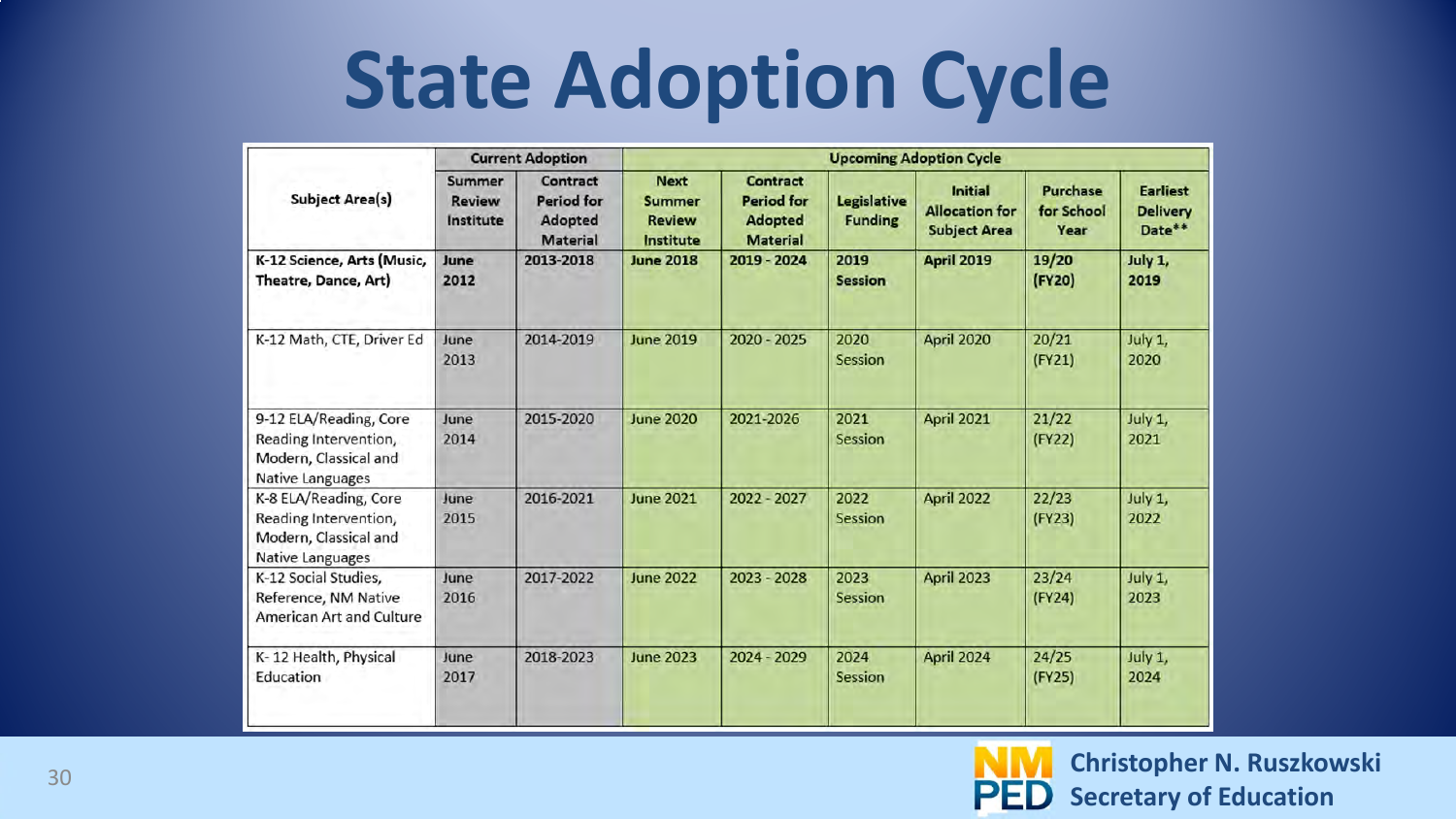## **Kindergarten to 12th Grade**

- IMET Instructional Materials Evaluation Tool
	- Designed to help determine IM alignment to the Shifts and major features of the Common Core State Standards
	- This tool was designed for evaluating comprehensive curricula (including any supplemental or ancillary materials). It was not designed for the evaluation of standalone supplemental materials.

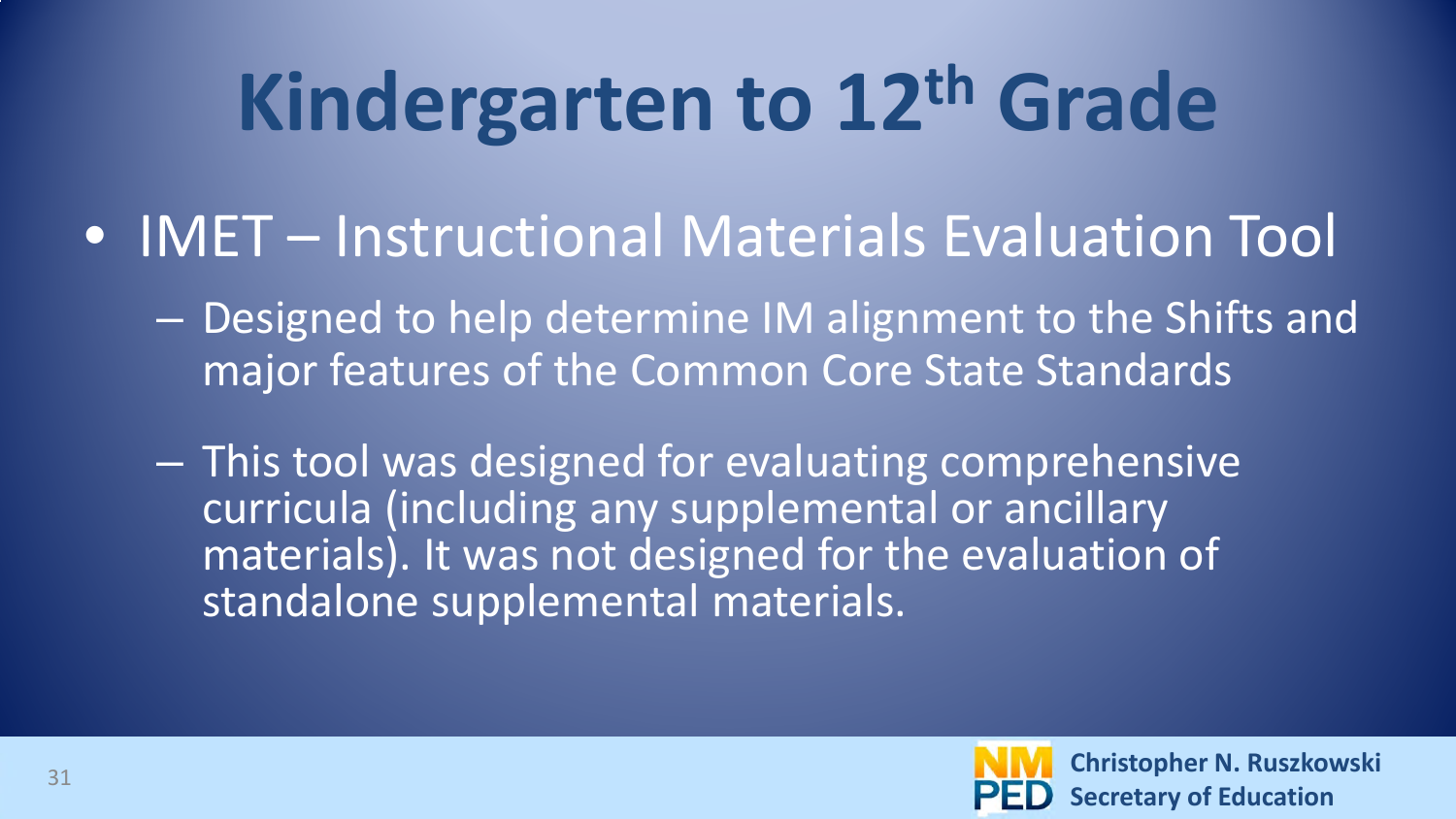## **Kindergarten to 12th Grade**

- eQuIP Educators Evaluation Quality Instructional Products
	- Provides criteria to determine the quality and alignment of lessons and units to the Common Core State Standards (CCSS) in order to:
		- (1) Identify exemplars/ models for teachers' use within and across states;
		- (2) provide constructive criteria-based feedback to developers; and
		- (3) review existing instructional materials to determine what revisions are needed.

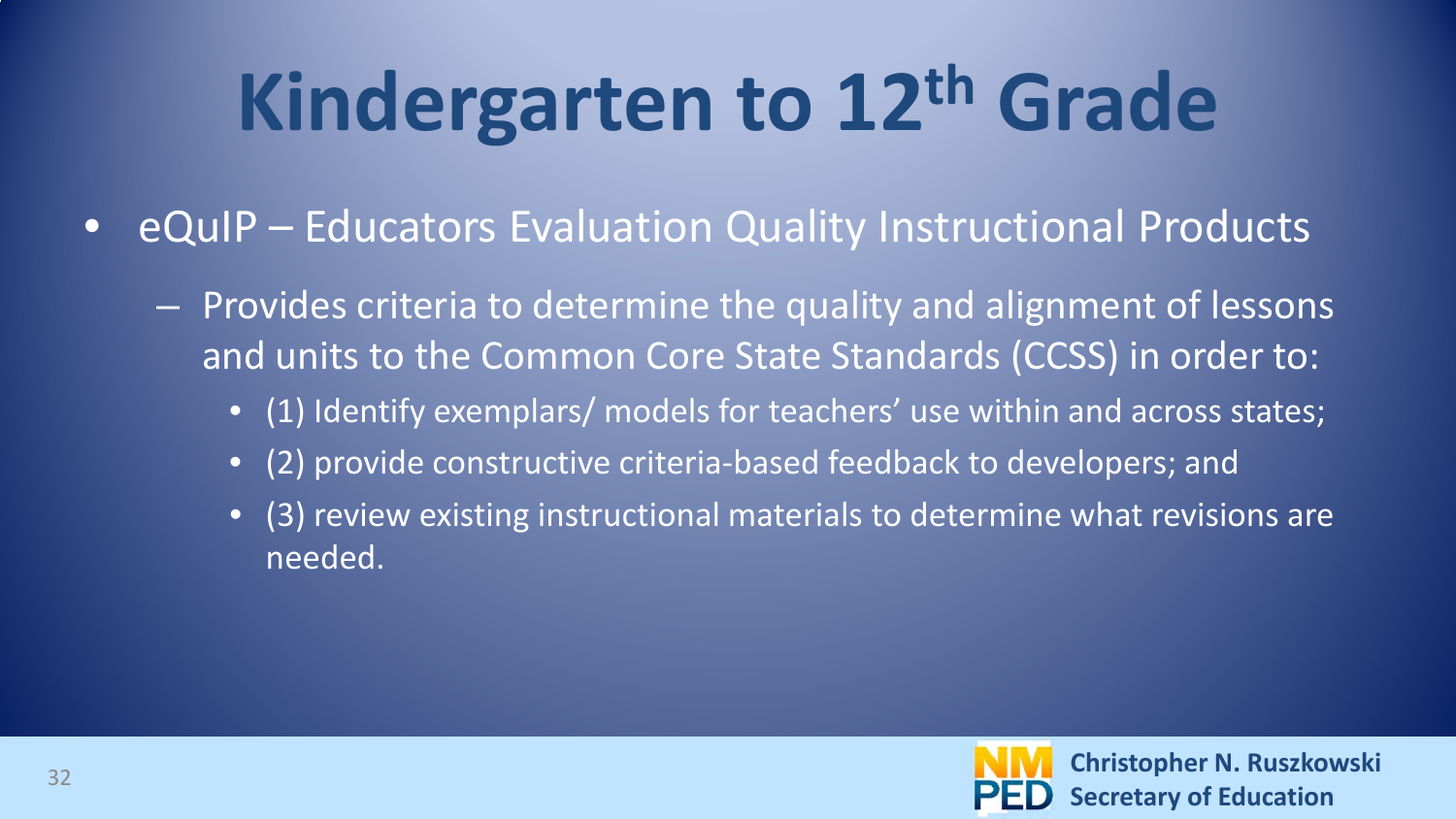#### **Adoption decisions at the local level**

- What is the process?
- Additional tools
- Things to consider when determining which materials are the best option for the classroom:
	- Quality
	- Format
	- Accessibility
	- Availability of updates
	- Ability to meet the needs of a diverse student population
	- Price

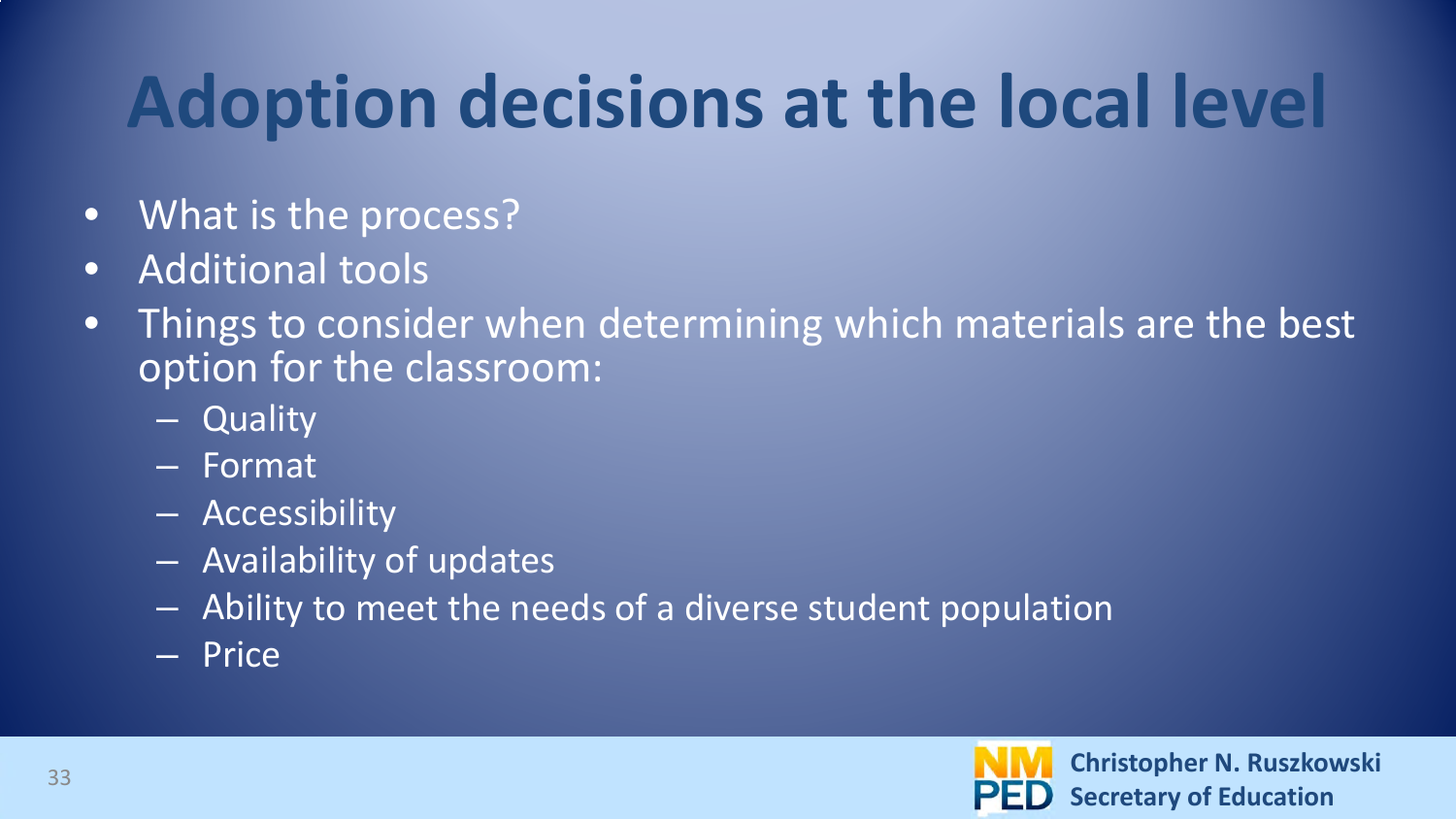#### **SETDA**



About the Project

#### **Guide to Quality Instructional Materials**

Planning Considerations Selection

**Professional Learning Effectiveness**  **State Snapshots Resources** 

#### State Educational Technical Directors Association

<https://qualitycontent.setda.org/>



**OER**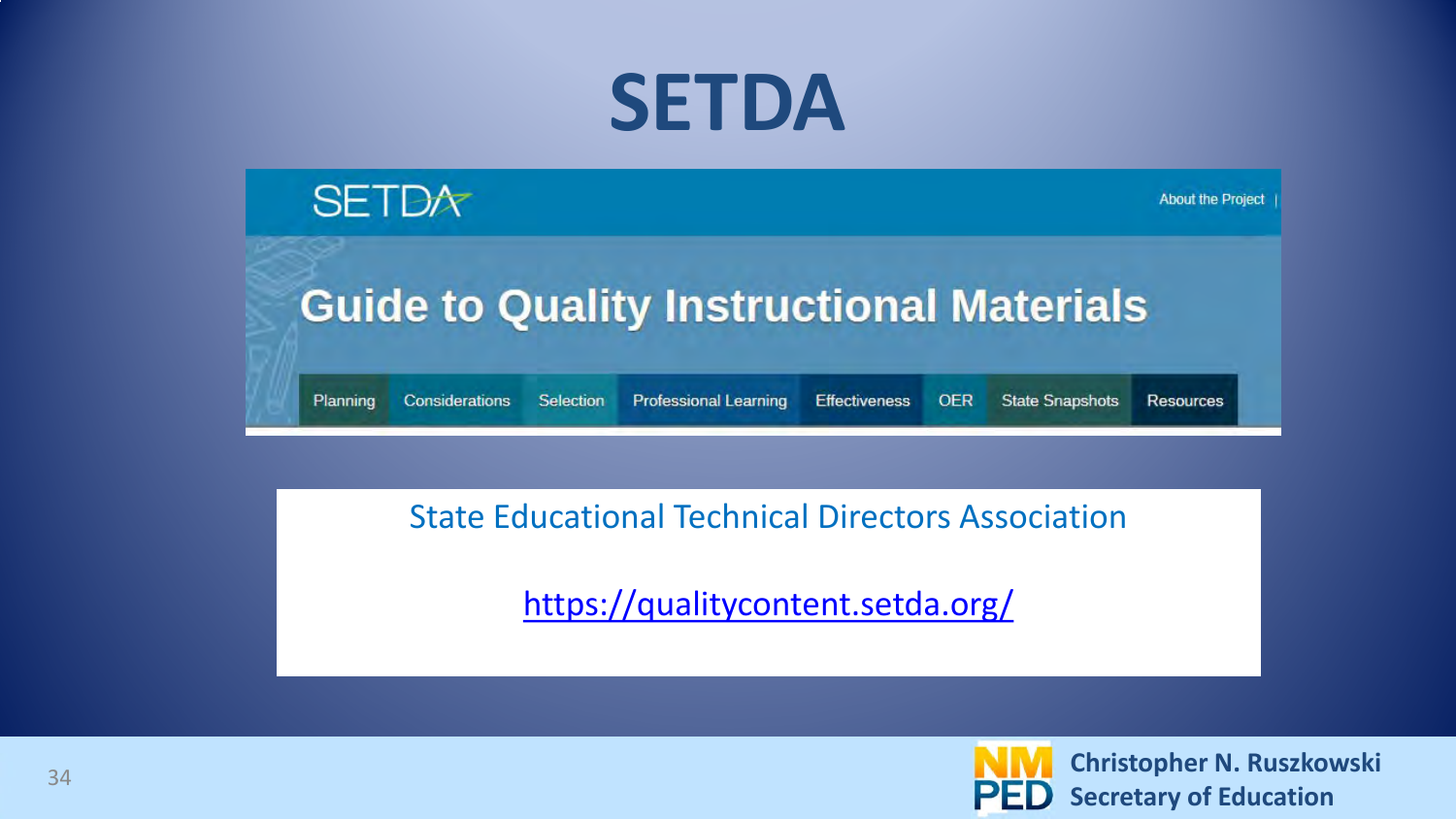# *Practice*

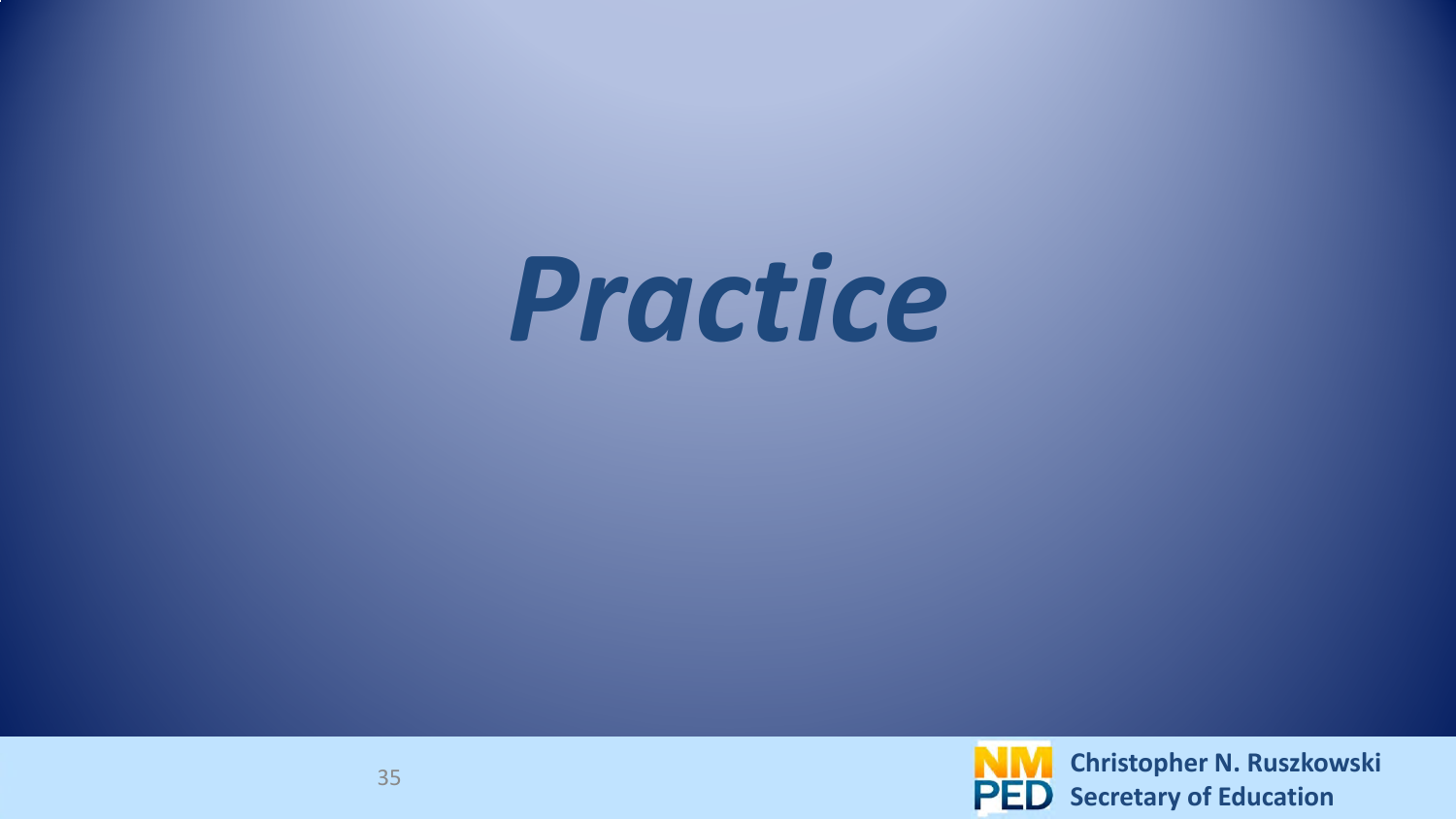## **Using the eQuIP Rubric**

- Use the rubric to evaluate the  $5<sup>th</sup>$  grade unit The Lion, The Witch and the Wardrobe
	- Have a discussion about
		- Using the rubric
		- What does High Quality look like?
- Share out your experience with the eQuIP rubric

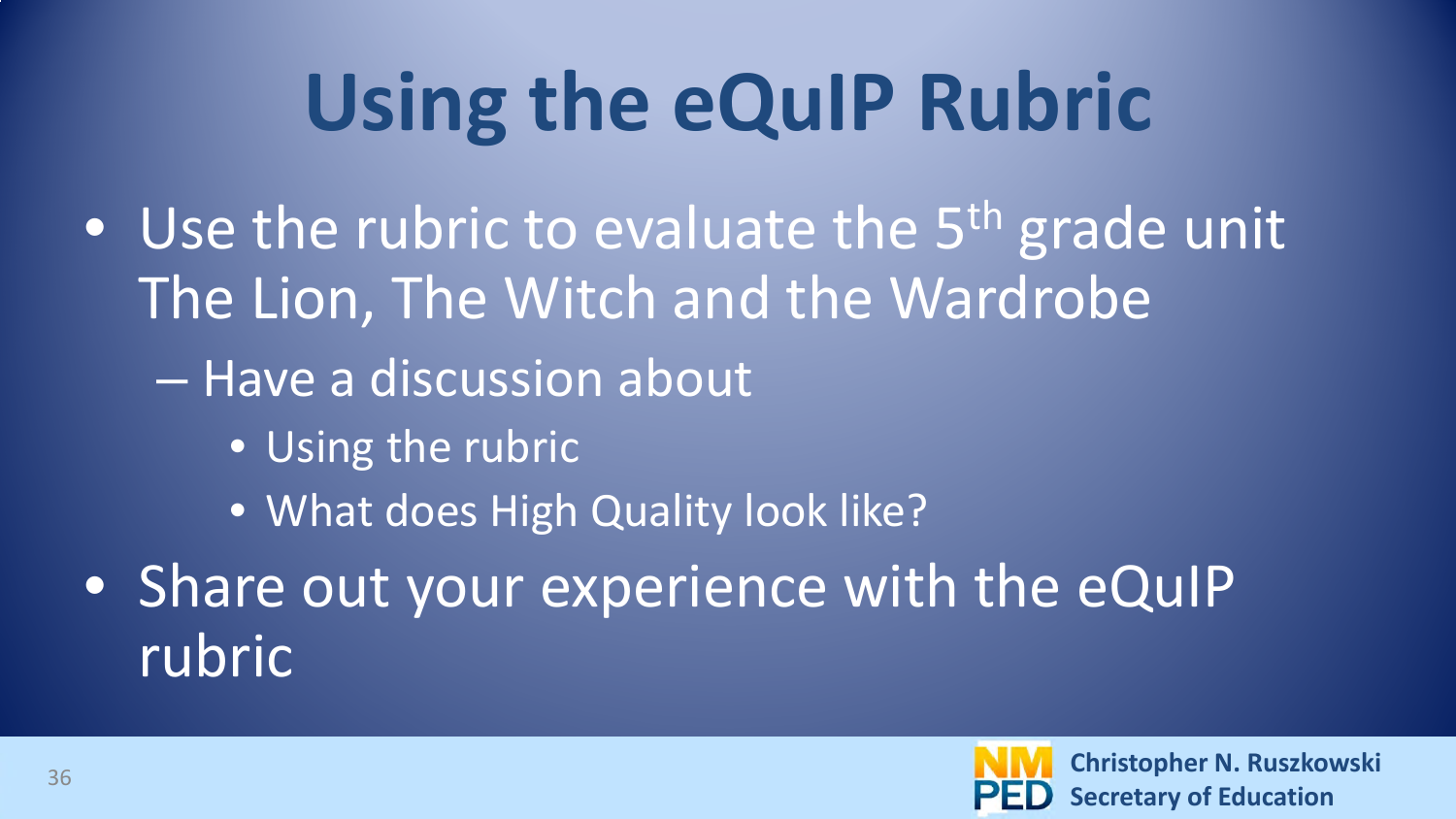# *Professional Learning*

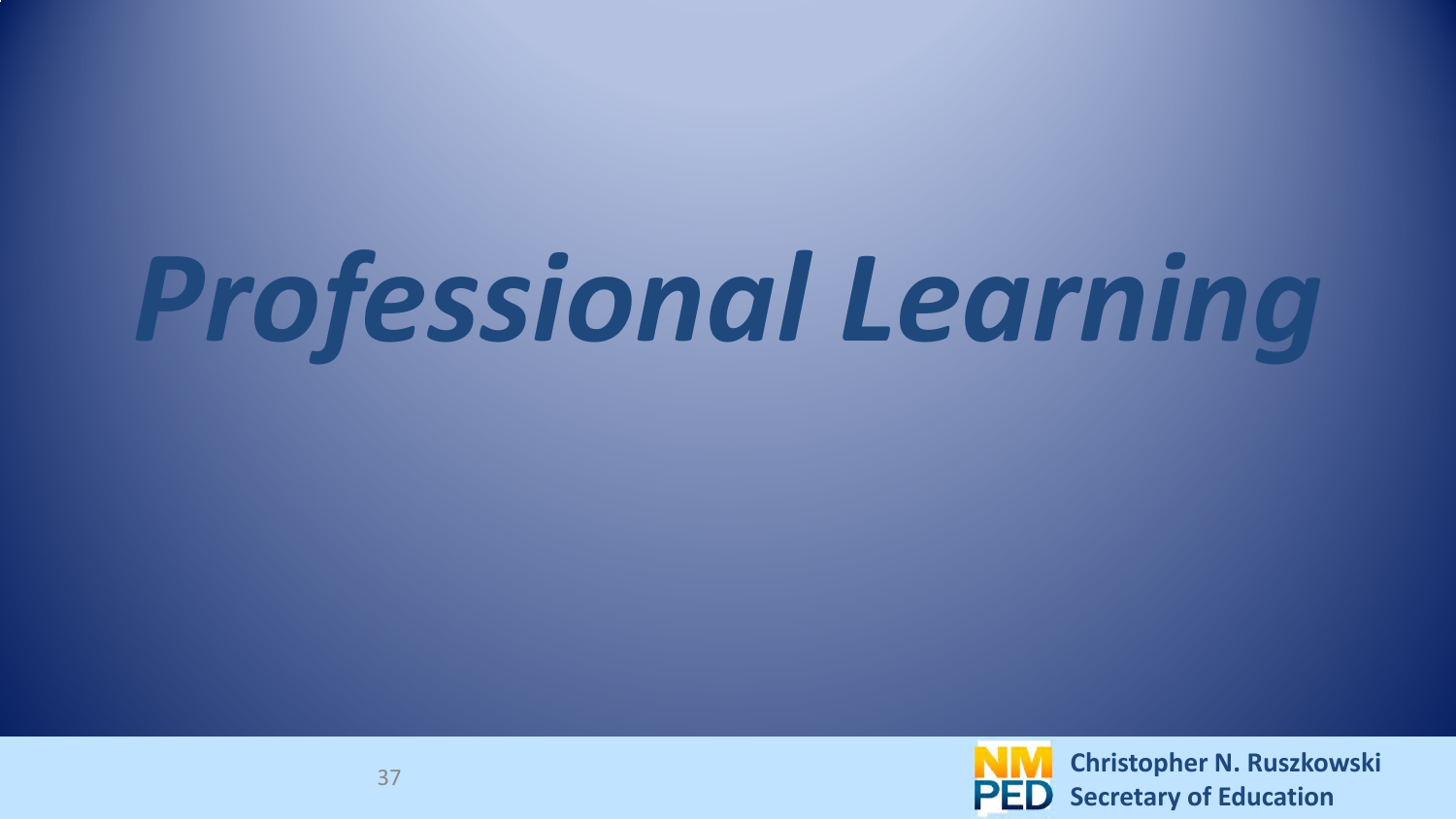## **Professional Learning**

• Take 5 minutes to fill out the Curriculum-Specific PD Thought-Catcher

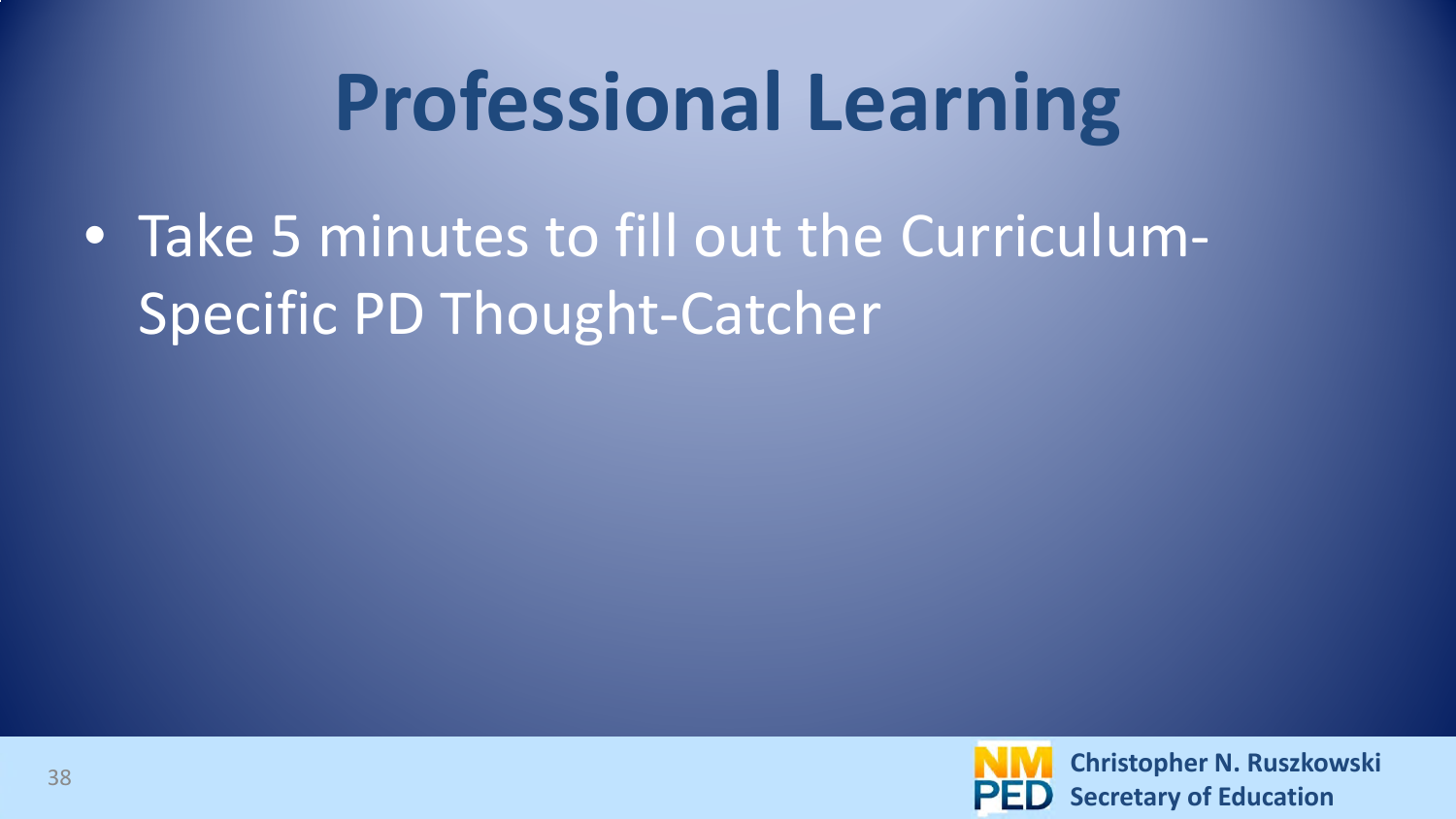## **Professional Learning**

- Out of 1,343 studies of PD, only 9 found positive impact on student achievement using rigorous evidence. (Guskey & Yoon, 2009)
- The US spends ~\$18 billion annually (>\$5000 per teacher per year) on teacher improvement (Gates 2014)
- "Nearly 7 out of 10 teachers remained constant or declined over the last two to three years" (TNTP 2015)

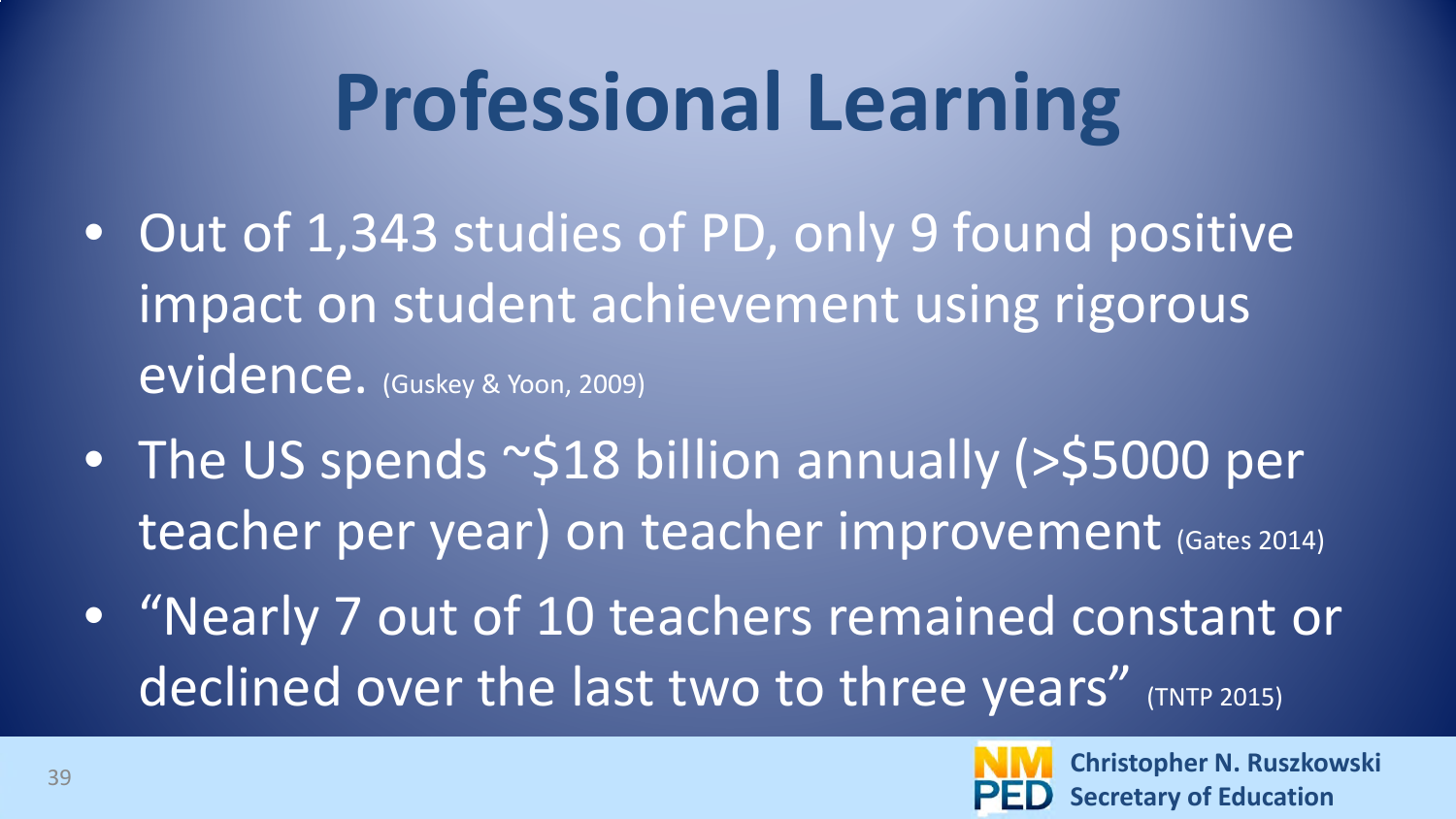## **Research Says that Effective PL…**

- Aligns to standards and curriculum (Darling-Hammond et. al 2009)
- Builds relationships among teachers (Leana 2010)
- Is related to teacher's work (Darling-Hammond et. al 2009)
- Supports teacher buy-in and teacher leadership (Calvert 2016)
- Builds pedagogical content knowledge (Guskey & Yoon, 2009)

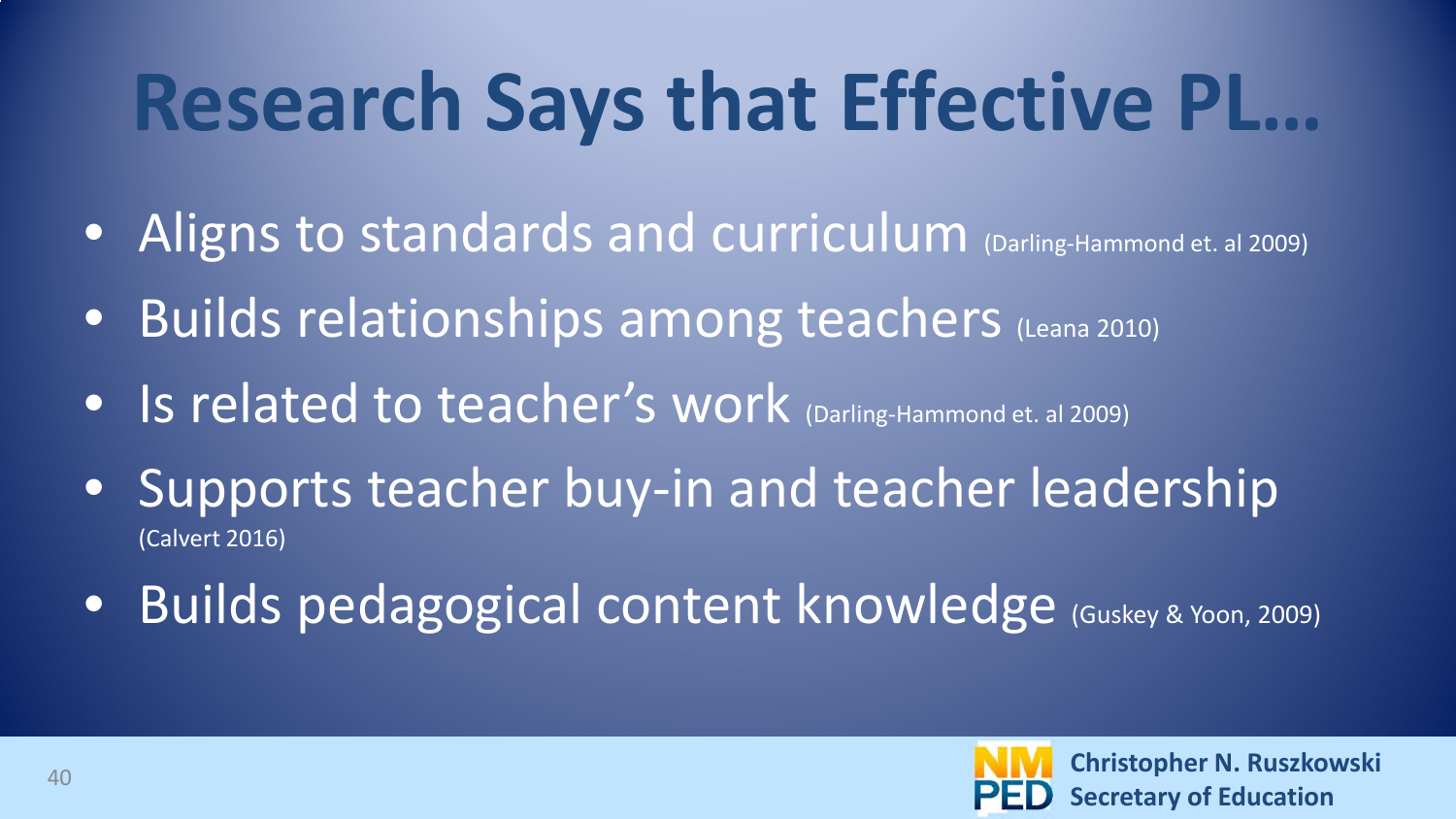## **Research Says that Effective PL…**

- Uses cycles of inquiry (Jensen et. al 2016)
- Provides opportunities to practice teach (Ericsson et. al 1993)
- Offers 30+ hours of professional learning time; 45 hours ideally Guskey & Yoon, 2009)

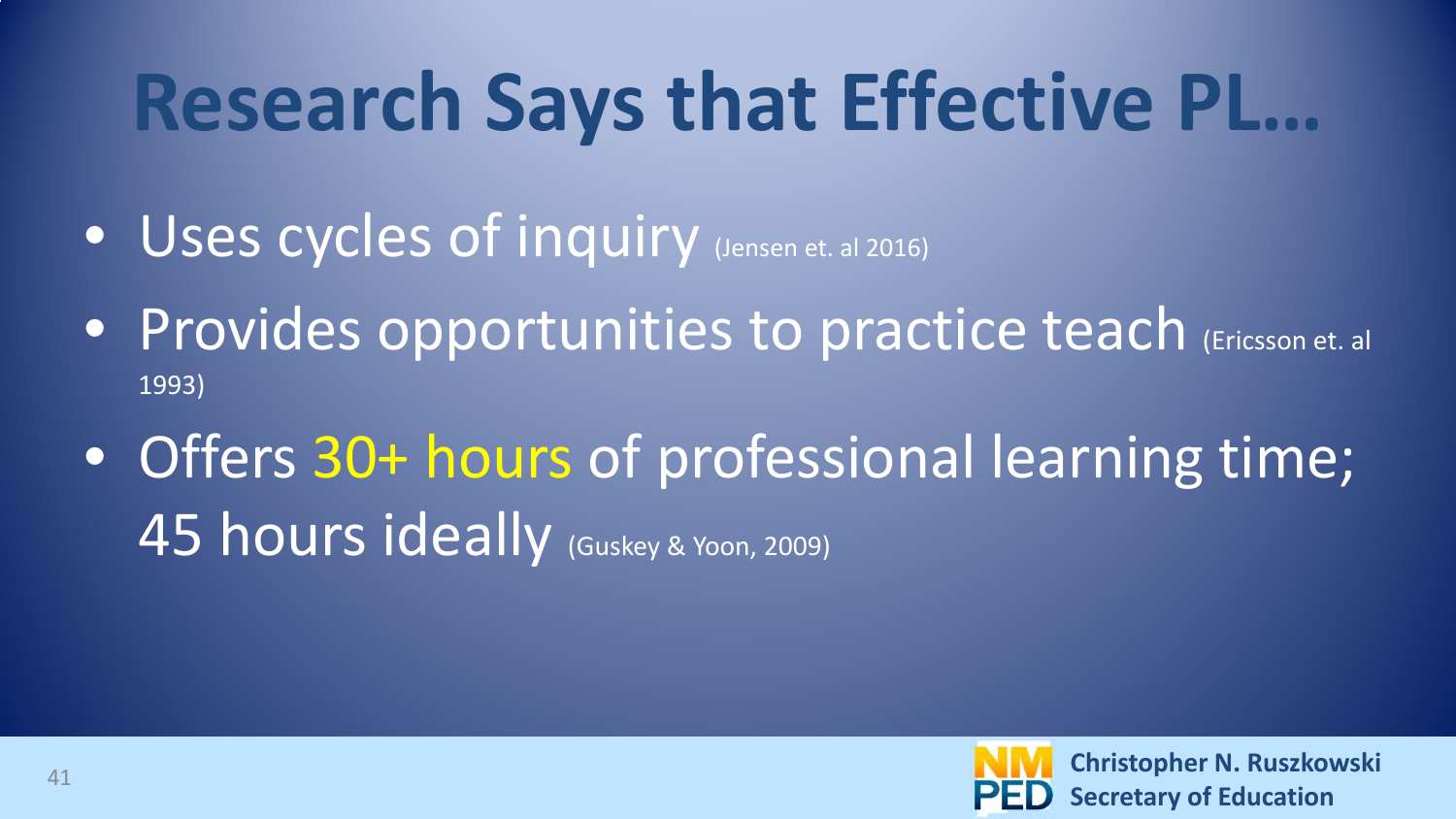## **LeAnne's SWOT Analysis**

- Strengths, Weaknesses, Opportunities, Threats
- Read the scenario about Content Leader LeAnne's struggle
- Think about, discuss and fill in the chart regarding LeAnne's productive struggle

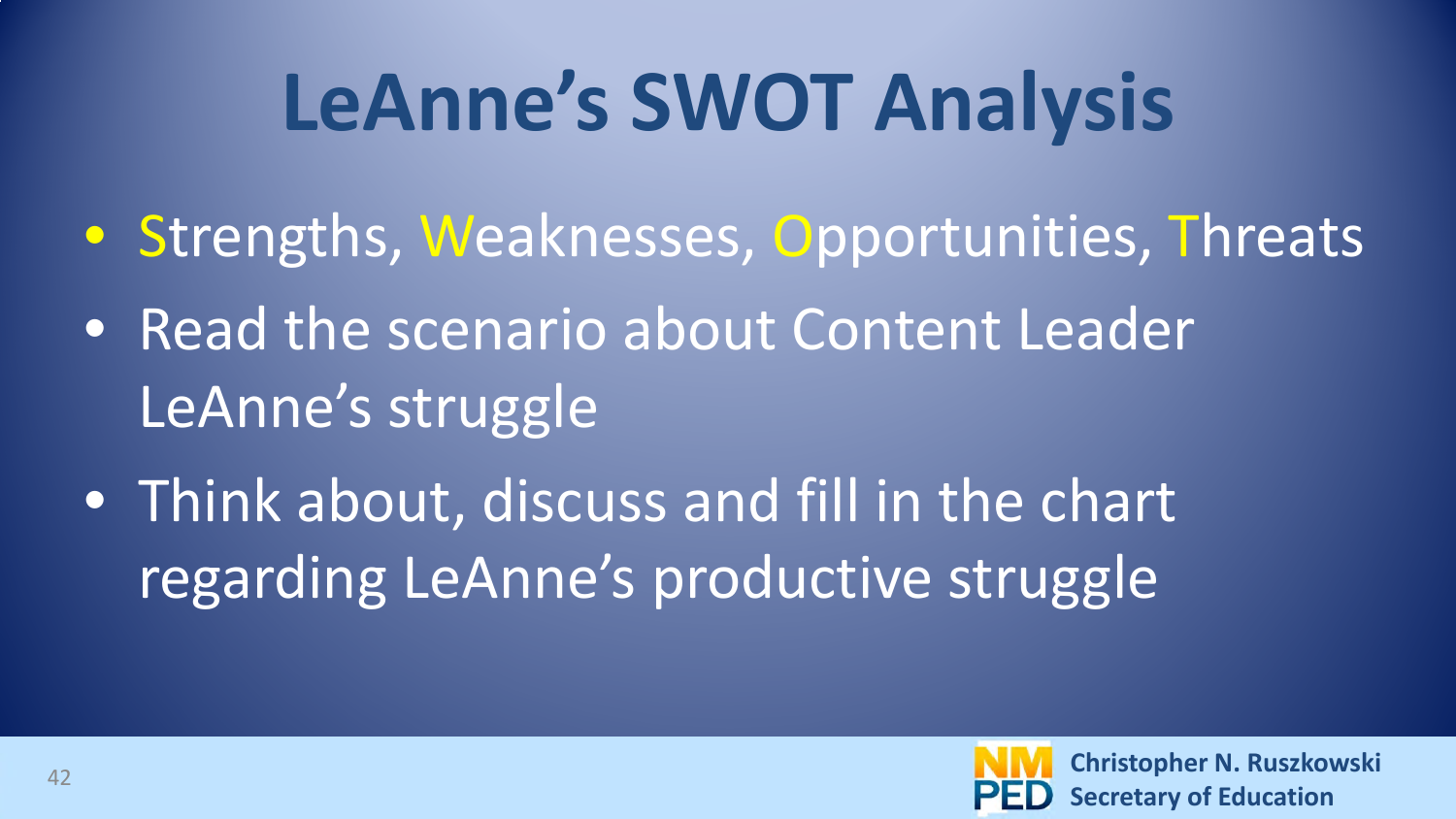## **Your SWOT Analysis**

• Consider these questions:

– How much time does your district currently dedicate to content and curriculum-specific professional learning for teachers? What does this learning look like?

– How is this professional learning received by teachers at your school? Why do you think that is?

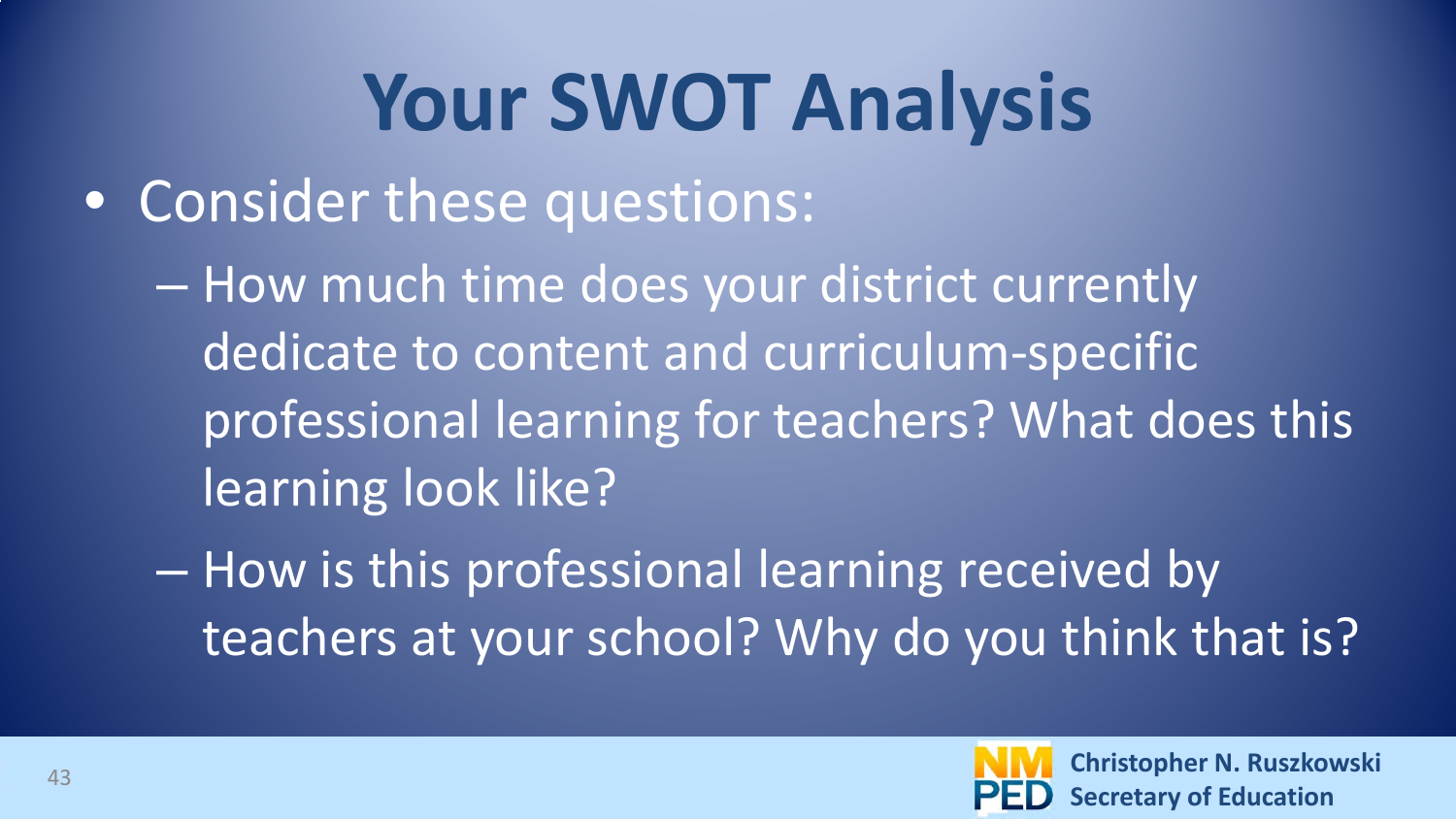

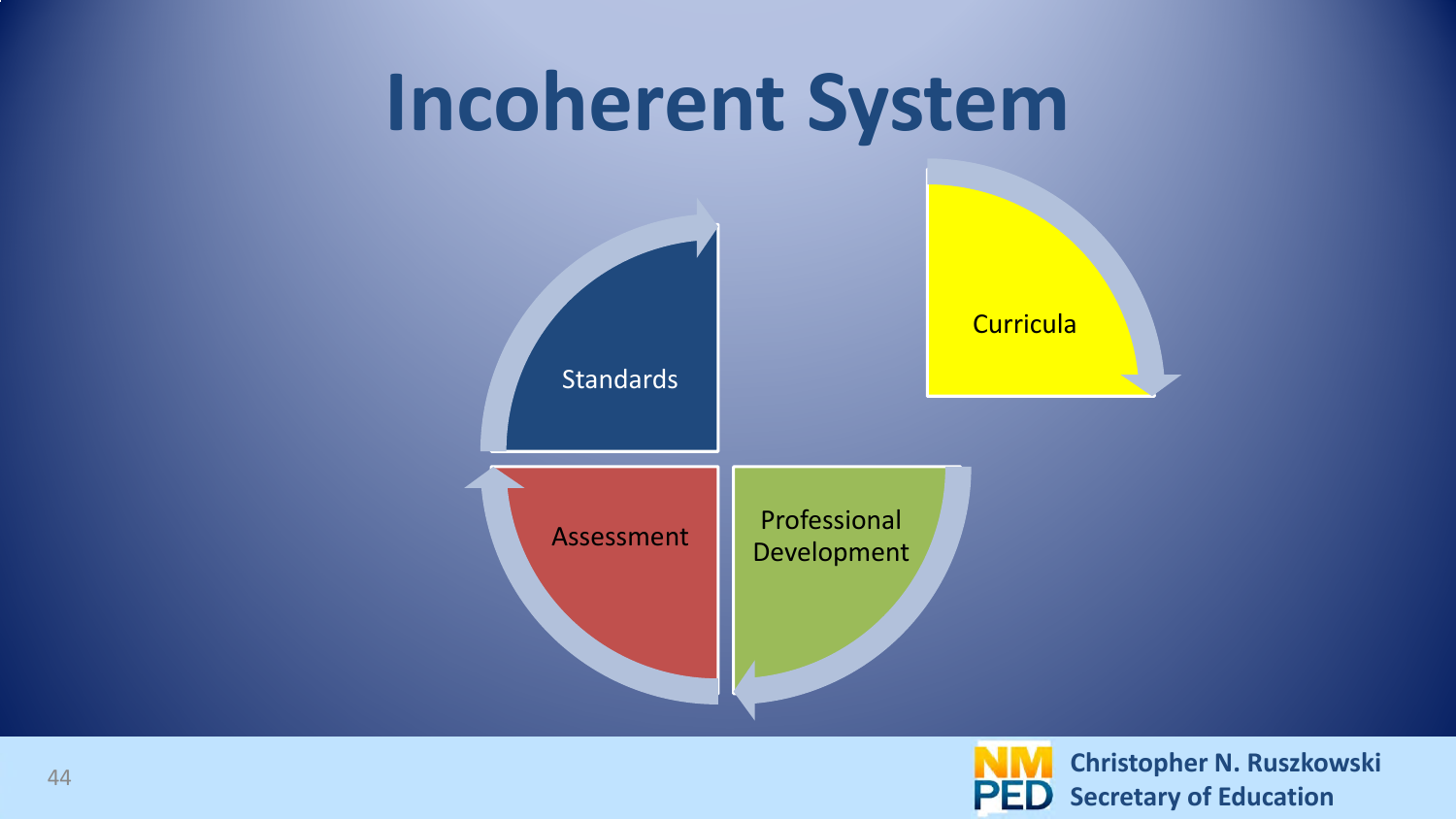#### **Coherent System**



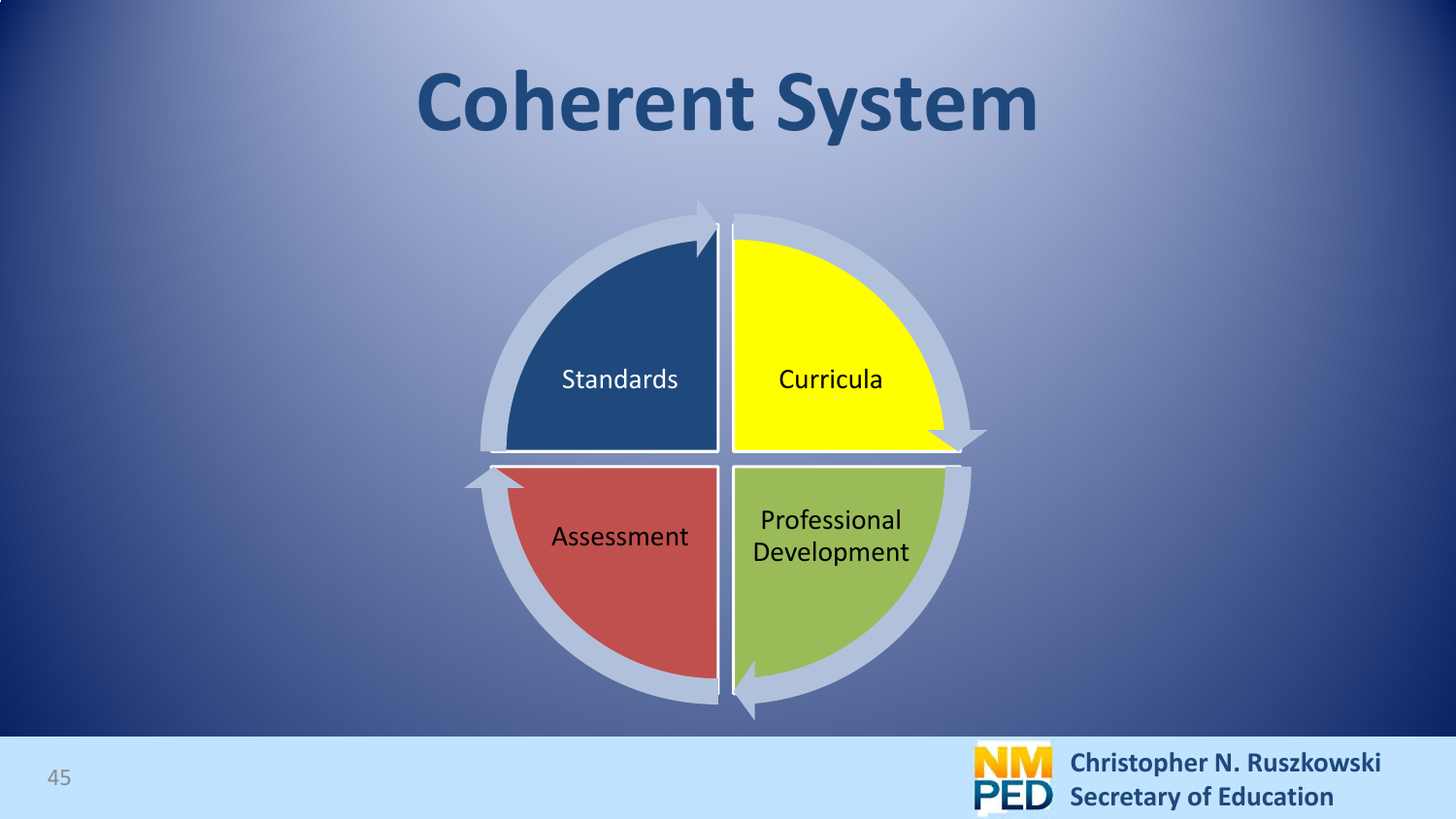# *What's Working in NM*

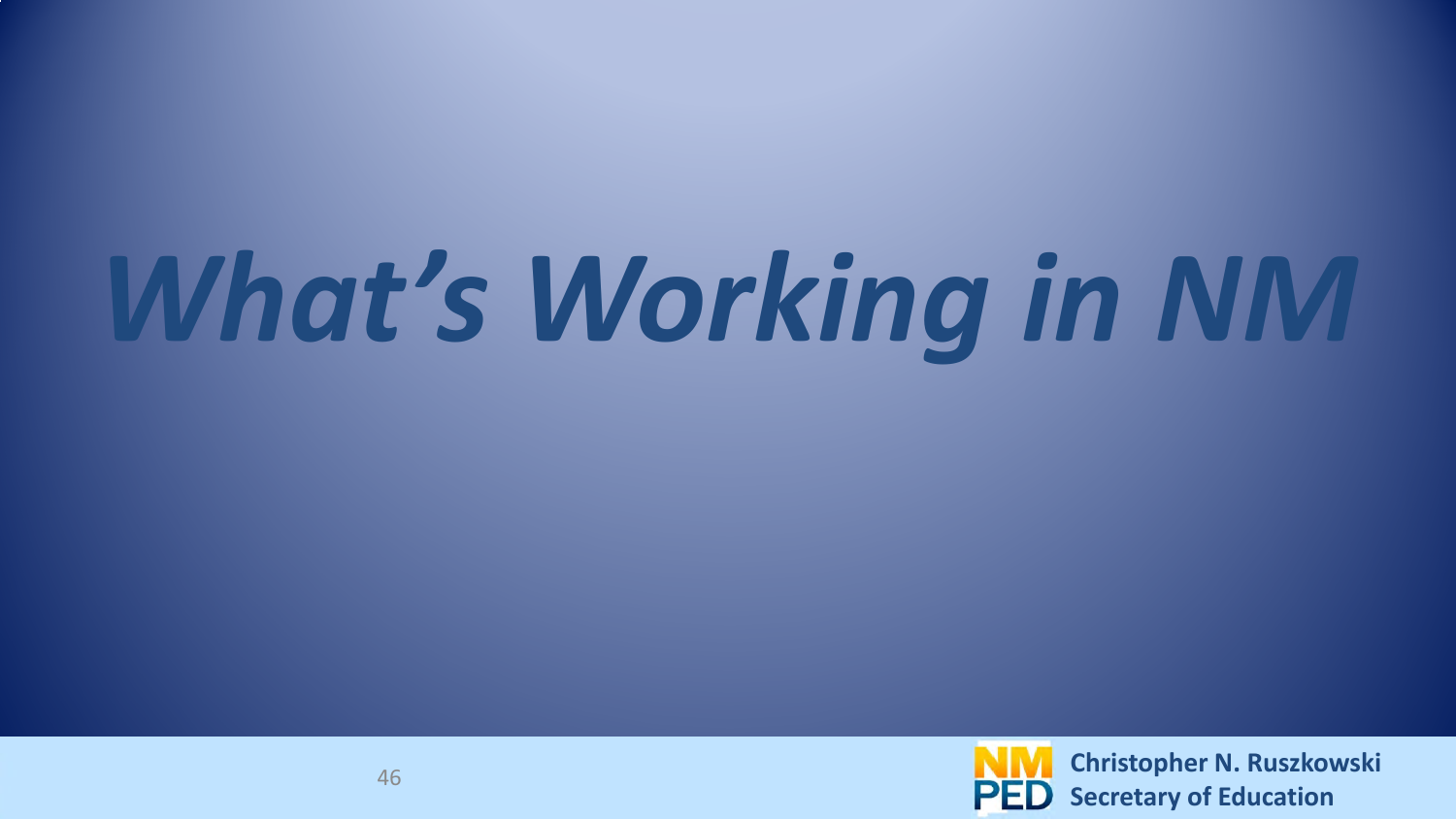## **What's Working in NM**

- New Mexico Adopted Multiple List
	- Where it was
	- **EWhere it is.**
	- $\triangleright$  Where it is going

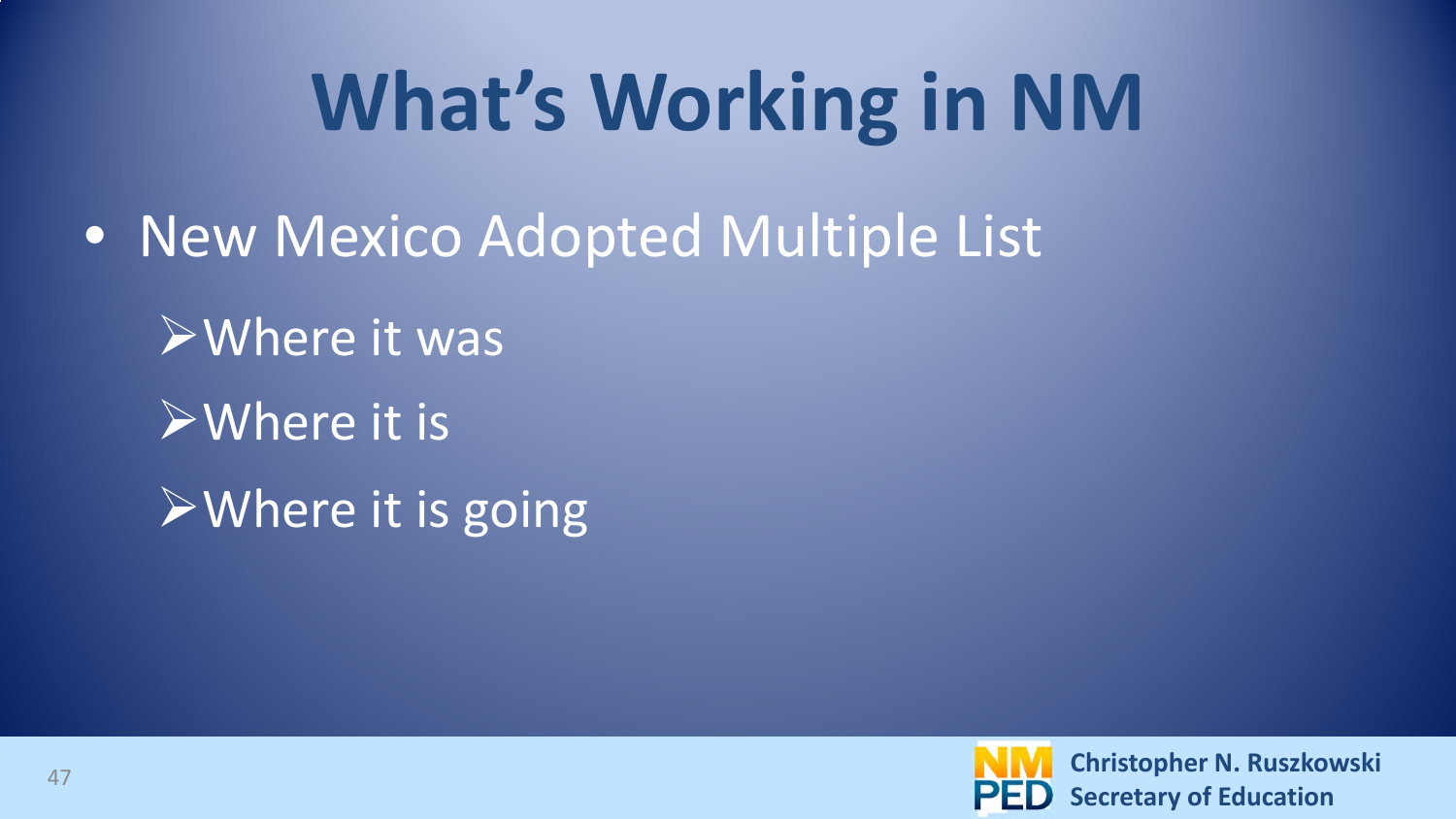#### **The Challenges of Curriculum Materials as a Reform Lever**

**Brookings Institute 2018**

- There appears to be little reason for states not to put out lists of quality materials. These lists can drive adoption decisions and can simplify the task of adopting for schools and districts.
- States should be sure that their adoption processes are transparent and high quality so educators can trust the results.
- States should consider incentivizing or mandating districts purchase from the state-approved list.
- States should plan regular data collection and analysis related to teacher adoption and use of curriculum materials.

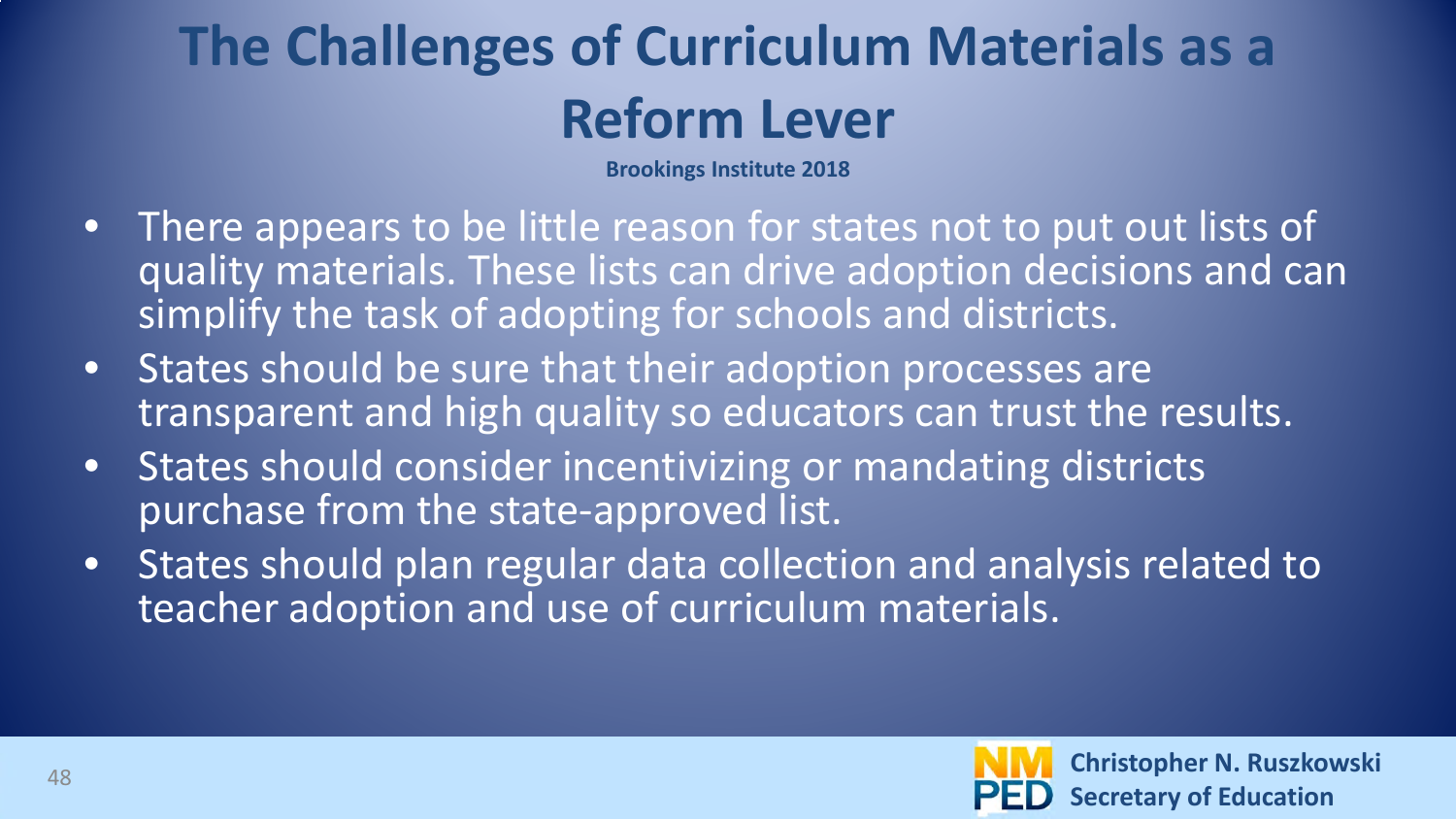## **What's working in NM?**

- NM has a rigorous instructional material review adoption process that results in a list of ranked materials
- NM conducts a transparent review and adoption by highly qualified Level II and III NM teachers
- NM provides appraisals for materials on the adoption list
- NM has a mandate that limits expending no more than 50% for materials not listed on the adopted list
- NM has a clear 6-year adoption cycle
- Statute allows for PED to collect data on all LEA instructional material purchases